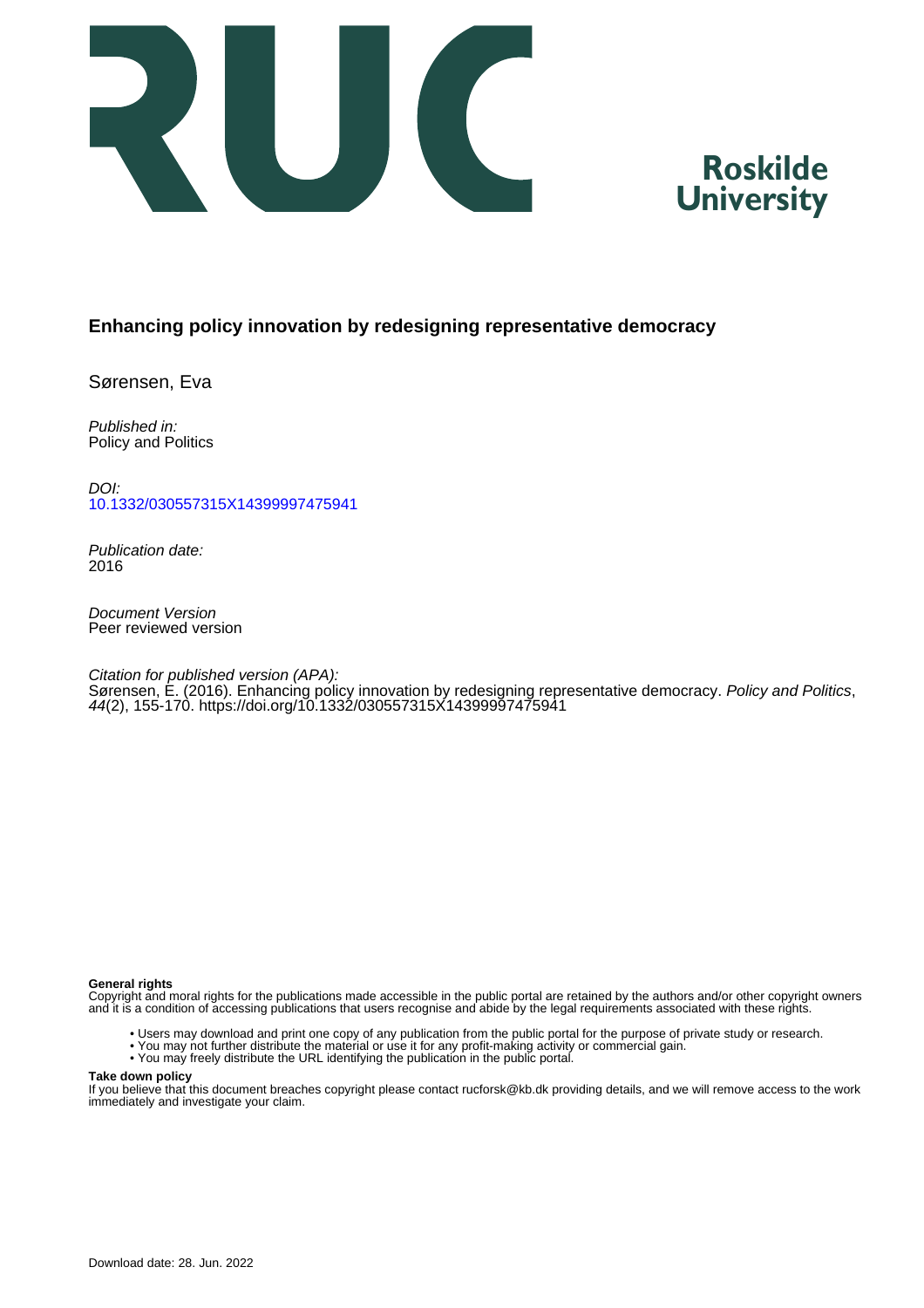# **Enhancing policy innovation by redesigning representative democracy**

# **Eva Sørensen**

## **Introduction**

Currently, public innovation is moving to the top of the agenda among decision makers in many Western liberal democracies, and the image of the public sector as intrinsically non-innovative (Downs, 1967) has gradually lost its grip. The belief in the possibility of enhancing public innovation was first voiced in the New Public Management (NPM) reform program of the 1980s and 90s (Hood, 1991), and with increasing force in the New Public Governance (NPG) reforms of the late 90s and 00s (Osborne, 2010). These reform programs have mostly focussed on how to innovate public services, however, while little attention is given to the question of how the public sector can enhance its capacity for policy innovation. The limited focus on policy innovation is problematic, not least in light of the growing distrust in politicians and disenchantment of democracy in many Western liberal democracies (Stoker, 2006; Norris, 2011). Enhancing the capacity of elected politicians to develop new policies that are able to solve problems that citizens perceive as important could contribute to solving this crisis for democracy.

This article takes its departure in the view that a comprehensive theory of public sector innovation must include a definition of policy innovation, considerations about how it can be enhanced, and thoughts on what barriers that must be overcome in promoting policy innovation. The aim of the article is to analyse the conditions for policy innovation in contemporary representative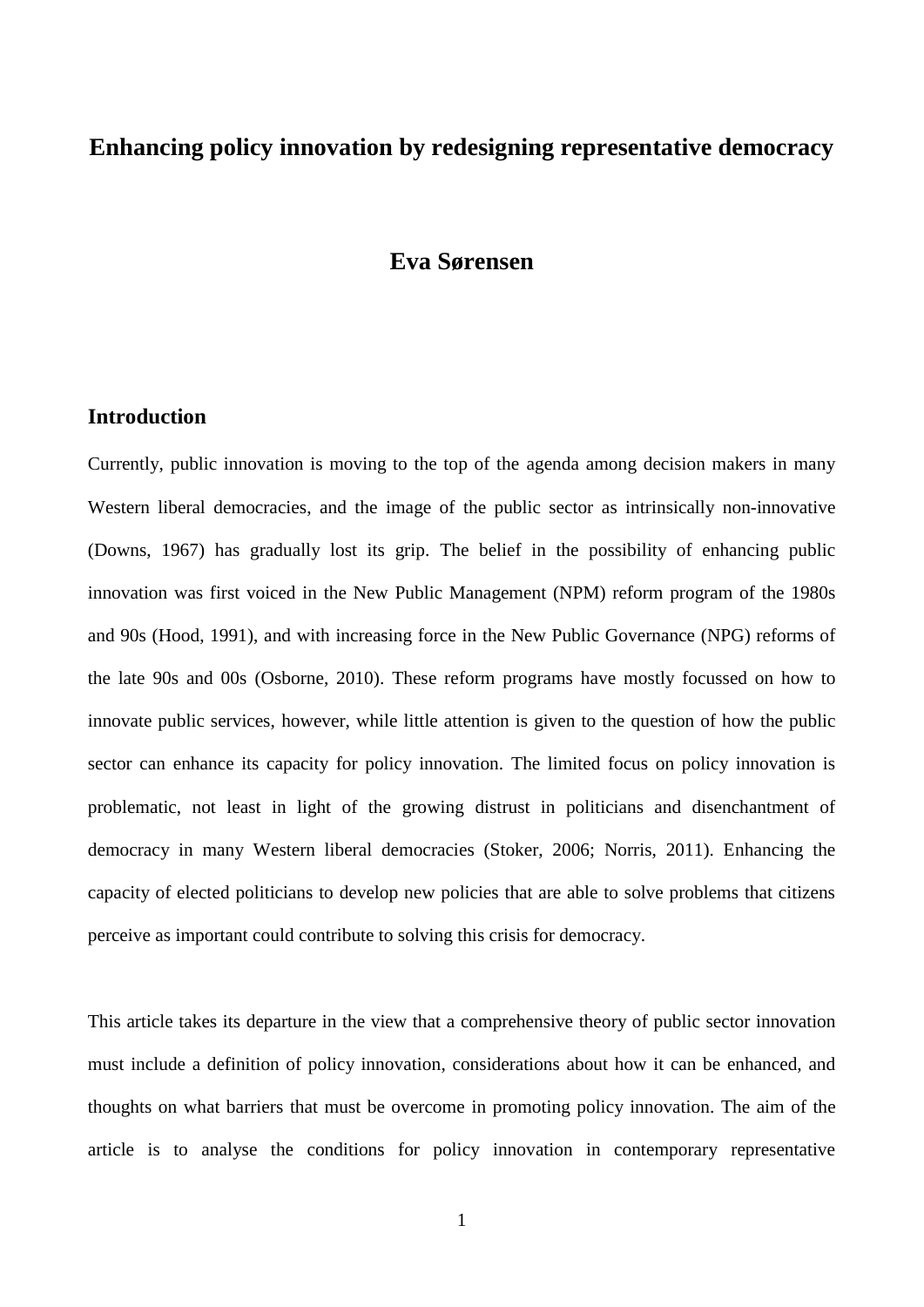democracies. I start out by defining policy innovation and other related innovations in political life. Then follow a discussion of how political leadership, competition and collaboration can function as drivers of policy innovation and a description of barriers to policy innovation in traditional models of representative democracy. I move on to analyse two Danish case studies of recent experiments with policy innovation that seeks to enhance the space for collaboration between politicians and stakeholders, and the article concludes by identifying some of the challenges that face politicians and other actors who seek to improve the policy innovation capacity of representative democracy.

# **Policy innovation and other related innovations in political life**

Although there are many competing definitions of innovations they generally agree that innovation involves the creation and realization of new ideas). Following Lawrence Green, et al, (2002, 9) innovation involves "doing something new i.e. introducing a new practice or process, creating a new product (good or service), or adopting a new pattern of intra- or inter-organizational relationship". Innovations can be new products but they can also be new organizational forms and procedures or new cultural images and role perceptions. Whether or not innovations provide added value, this is in the end always a matter of taste (Hartley, 2005). Therefore, it would be flawed to use the term 'innovation' as a normative qualifier for something good or beneficial. It is a descriptive term for a particular kind of change that can be evaluated positively or negatively by the involved parties. In this article, I aim to describe the ability of elected politicians in representative democracies to innovate policies and other aspects of political life. The normative underpinning of this research descriptive endeavour is the view that the future of representative democracy depends on its ability to accommodate the continuous production of political answers to emerging governance challenges.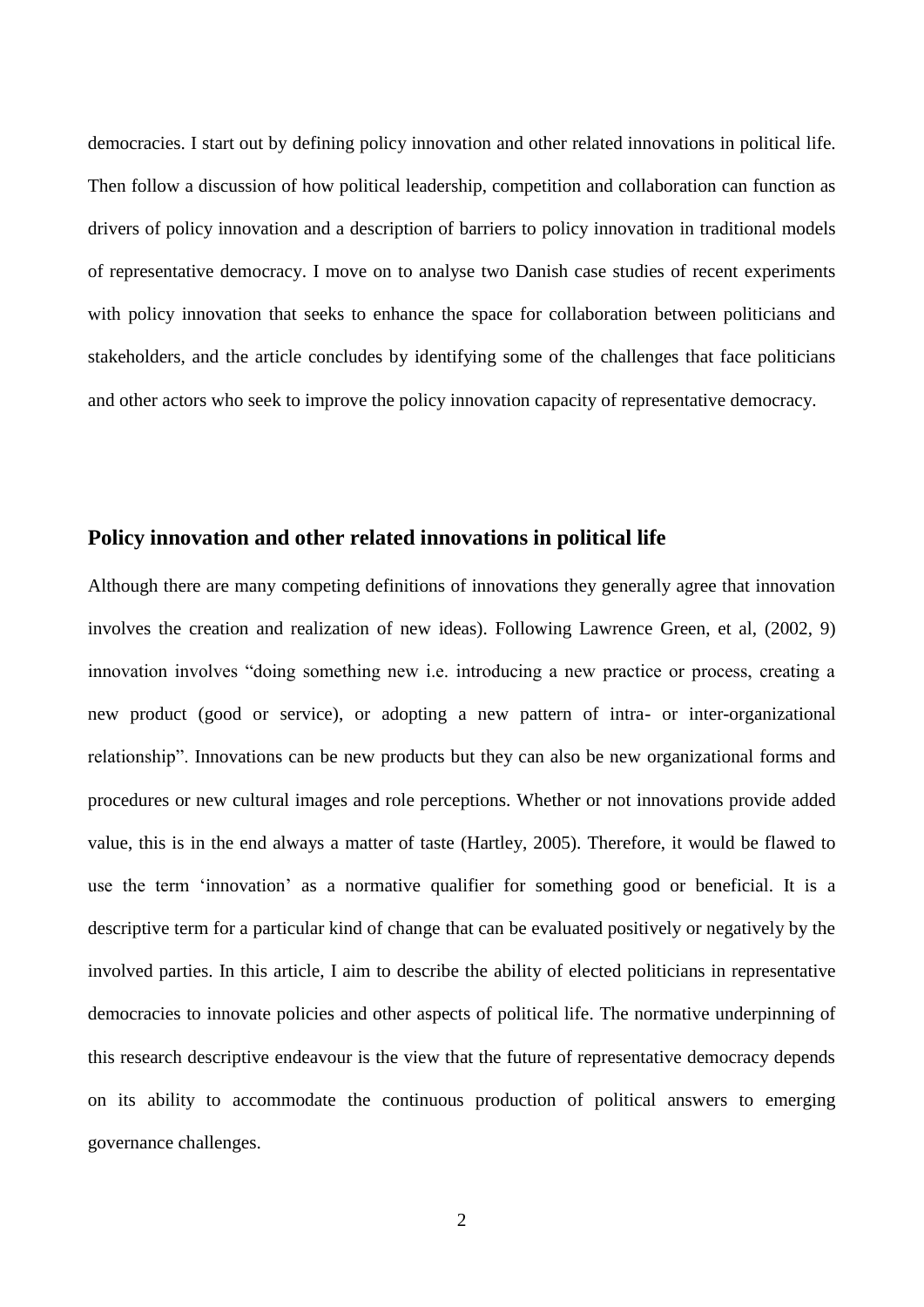It should be noted that innovative changes in political life as well as in other phenomena are disruptive as well as productive. They produce something new but by doing so they undermine existing practices and common wisdoms (Sørensen and Torfing, 2011). As such, innovations create discontinuity in the form of creative disruptions of a phenomenon and are therefore distinct from changes that merely alter the quality or quantity of a given phenomenon (Osborne and Brown, 2005). Innovative changes can be either small and incremental or large and radical, but what unites them is that they involve the development and realization of new things, practices and perceptions that somehow break with the past. But what does it mean for something to be new? Innovation theory stresses that although innovations are sometimes based on the invention of something entirely new, they are more often the result of a pragmatic recombination of old and new elements, and imitation of innovative solutions from elsewhere through a process of adoption and adaptation (Rogers, 1995).

Seen through the lens of innovation theory, public innovation involves the development of new products in the form of new policies and services as well as new ways of organizing political life and public service provision, and new perceptions of what is normal and accepted behaviour among politicians, public employees and users of public services. These innovations are outcomes of processes of creative destruction of the given and an inventive combination and adaption of new and old elements of public governance (Sørensen and Torfing, 2011). As evidenced by a number of studies, innovations in governance tend to be interrelated and one kind of innovation is often followed by others trigger another kind of innovation (Roberts and Bradley, 1991; Ansell and Torfing, 2014). Hence, organizational and procedural innovations often trigger product innovations and changes in the role images of the involved actors and vice versa. Therefore an analysis of policy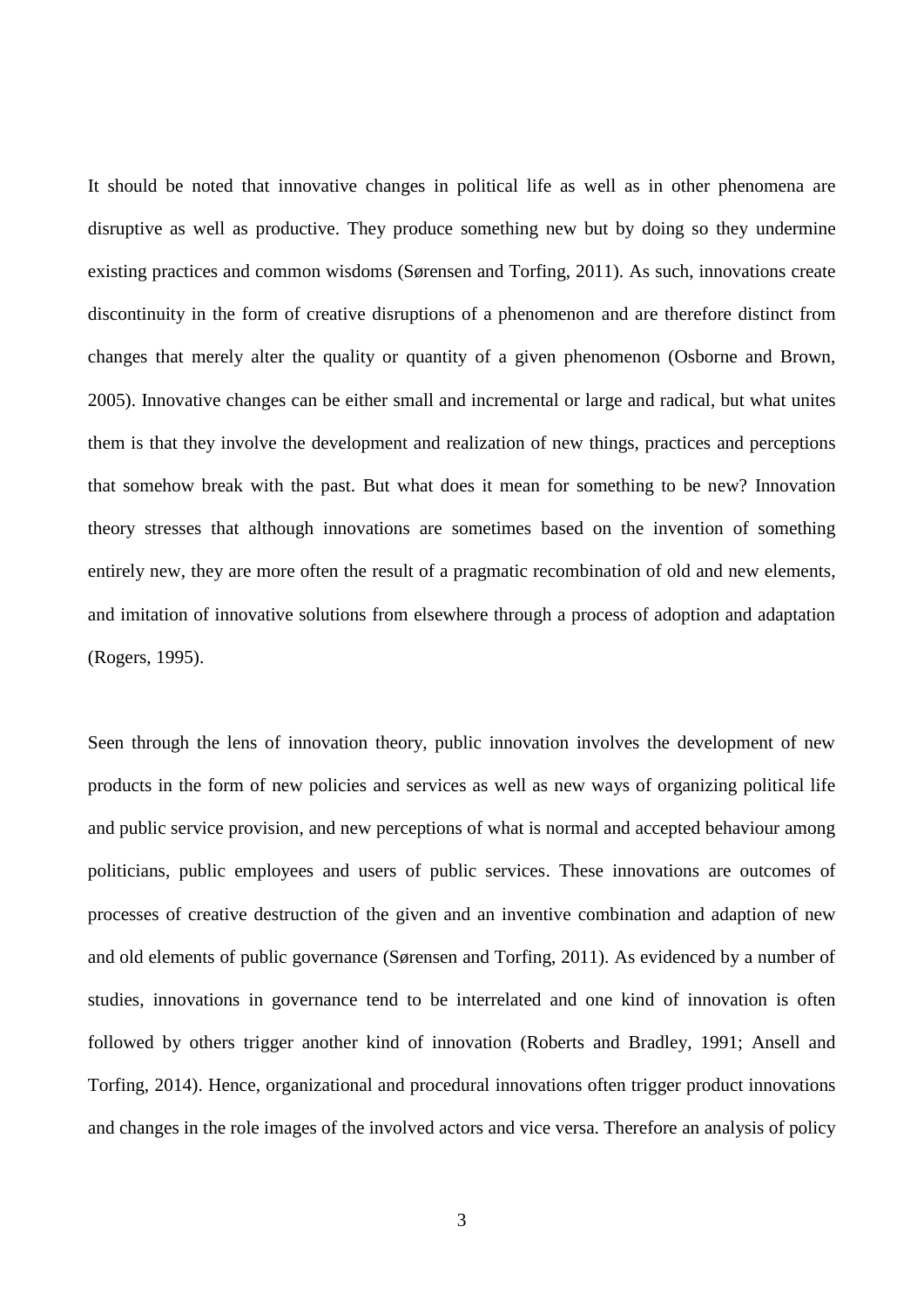innovation must include a larger analysis of *innovations in political life* defined as the interrelatedness between policy innovation and innovations in the formal and informal institutional rules and norms through which these policies are produced as well the cultural images and role perceptions attached to these rules and norms. The three interrelated aspects of political life that can be made subject to innovation are listed in table 1 and elaborated in the following sections.

| <b>Policy innovation</b>   | <b>Organizational and</b><br>procedural innovation | <b>Cultural innovation</b> |
|----------------------------|----------------------------------------------------|----------------------------|
| Policy with new content or | New formal and informal                            | New images and role        |
| presented in new format    | institutional rules and norms                      | perceptions                |
|                            |                                                    |                            |

**Table 1: Three interrelated forms of innovation in political life**

#### *Policy innovation*

A policy innovation provides changes in the content or form of a policy (Polsby, 1984). The content of a policy is innovative to the extent that it offers a new definition of a political problem, provides a new political vision for the political community, and/or proposes a new set of political goals and strategies. Since policy innovation involves a high degree of normative contestation and positioning between actors with different perspectives, ideas, views and interests, political innovations processes tends to be ridden by conflicts. Conflicts are particularly likely in the case of policy innovations that challenge existing hegemonic political positions or address heavily politicized policy issues (Howarth and Torfing, 2005). Cases in point are new policy initiatives in the area of gun control in the US, and integration reforms in the Netherlands. In less conflict ridden policy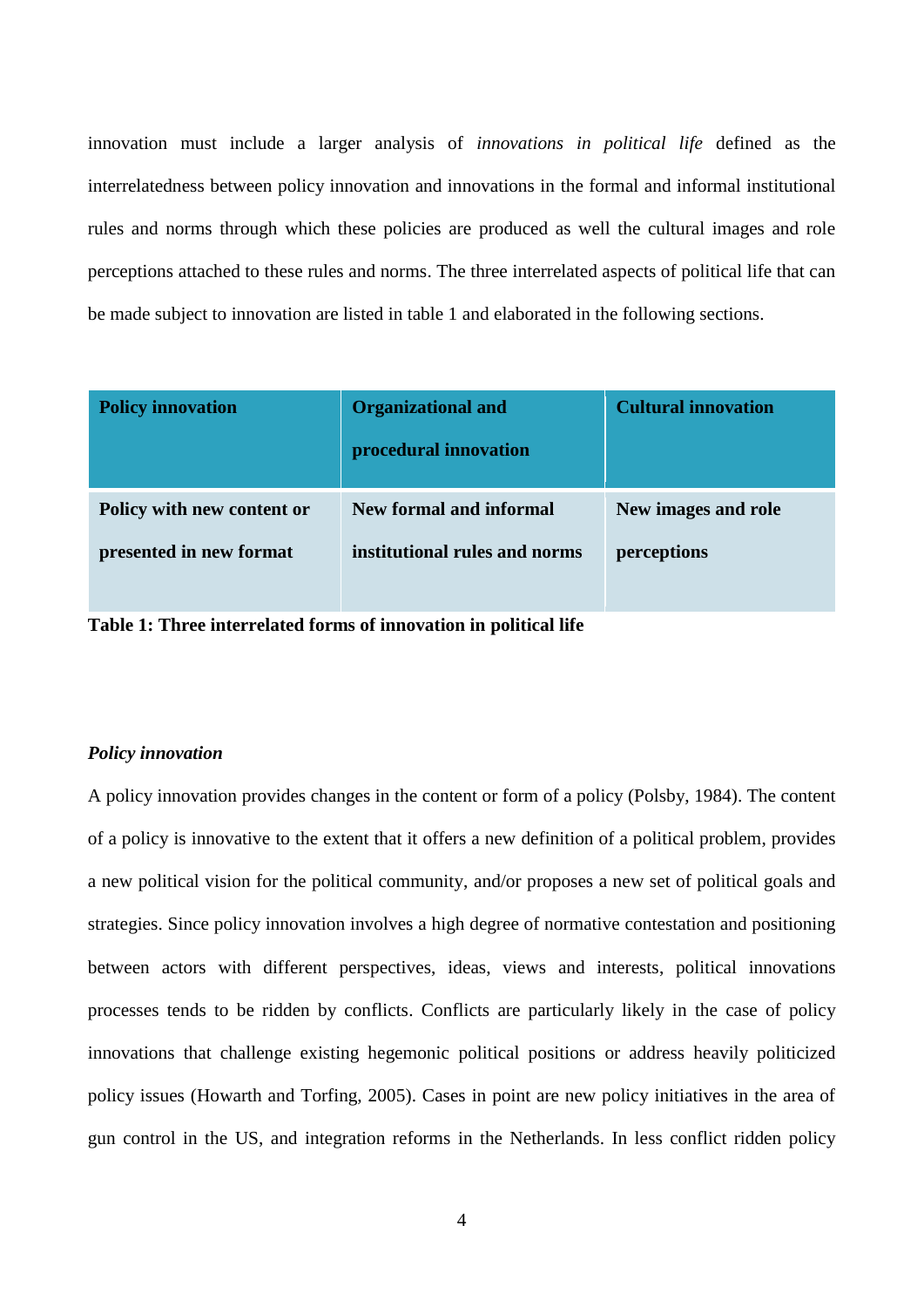areas, policy innovations can pass smoothly through the political process. As pointed out by John W. Kingdon (1984), however, it is not always predictable whether or not a policy innovation will meet resistance or travel quietly through the political process. The faith of a new policy depends to a considerable degree on whether or not a strong political entrepreneur or leader is able to identify and exploit a window of opportunity through skilful timing and alliance building. The same observation is made by Nancy C. Roberts and Paula J. King (1996) in their seminal book on policy transformation where they stress the importance of strategic political leadership for overcoming political resistance against new innovative policy contents as well as for creating support and ownership among political key actors.

Policy innovation does not only involve the development of new policy contents, however. The format of a policy can be innovated too. The format given to a policy is determined by habit as well as by its function in the governance process. Traditionally, policies have mainly taken the form of laws and regulatory documents formulated in a complex, formal, technocratic and codified language that was well suited for public professionals but not for lay people. However, as political authorities increasingly seek to mobilize a wide variety of social actors in solving governance tasks, there is a growing need for policy formats that reach a wider audience. Policies aiming to promote healthy living must be communicated to those citizens who need to change their way of living, and in the case of crime prevention target audiences are often local communities who can assist in creating safe environments and other local actors who are in in a position where they can help those who are about to choose a bad route in life. In those and other policy areas the impact of a policy depends to a considerable degree on whether or not it is made subject to public debate in the traditional mass media as well as in the new social media. Therefore, it seems relevant for policy makers to develop policy formats that fit the emerging forms of political communication better than do the traditional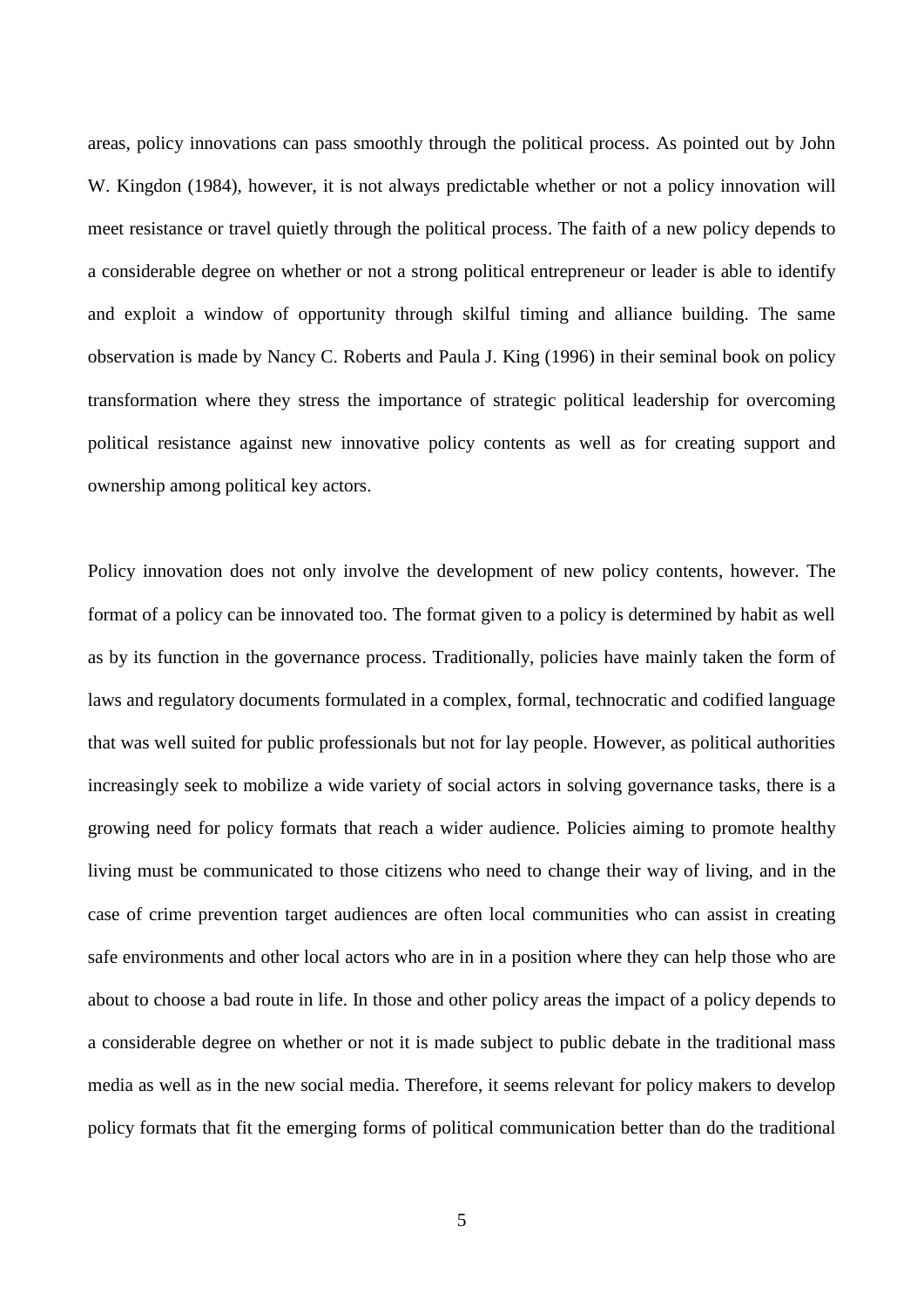technical codified policy documents that are difficult to grasp by relevant and affected audiences (Savigny, 2002).

#### *Organizational and procedural innovation*

Policy innovations can also consist in new ways of organizing and processing policy making (Damanpour, 1991). Although political life in Western representative democracies at least formally tends to be organized around the same ideal typical organizational principles, there are huge variations between countries (Lijphart, 1977). Furthermore informal rules and norms vary between countries and over time. These variations are results of small and large changes in the organizational set up and procedures for policy making in the individual countries. At the aggregate level the institutional changes can be seen as an ongoing multi-directional innovation of representative democracy, which is driven by small and large political battles as well by efforts to cope with changing societal conditions. The intensity of the innovative endeavours varies over time. Periods of relative stability are interrupted by periods of radical change. Recent studies (Borins, 2014; Cain, Dalton and Scarrow, 2003; Smith, 2009) indicate that we are in a time of change. Institutional reforms in the institutional set up of representative democracy are proliferating in many Western liberal democracies aiming to overcome growing distrust in politicians and the general disenchantment of representative democracy (Stoker, 2006; Norris, 2011). Many of the institutional reforms are introduced at the local levels of governance, examples being deliberative forums in Copenhagen, user boards in Chicago and participatory budgeting in Brazil. There are also innovations, however, that are directed towards national and transnational levels of governance one prominent example being the Open Government reform program in the US (US-Government, 2012). Although the present climate among political decision makers creates a momentum for organizational and procedural innovations, there are path-dependent forces at play in political life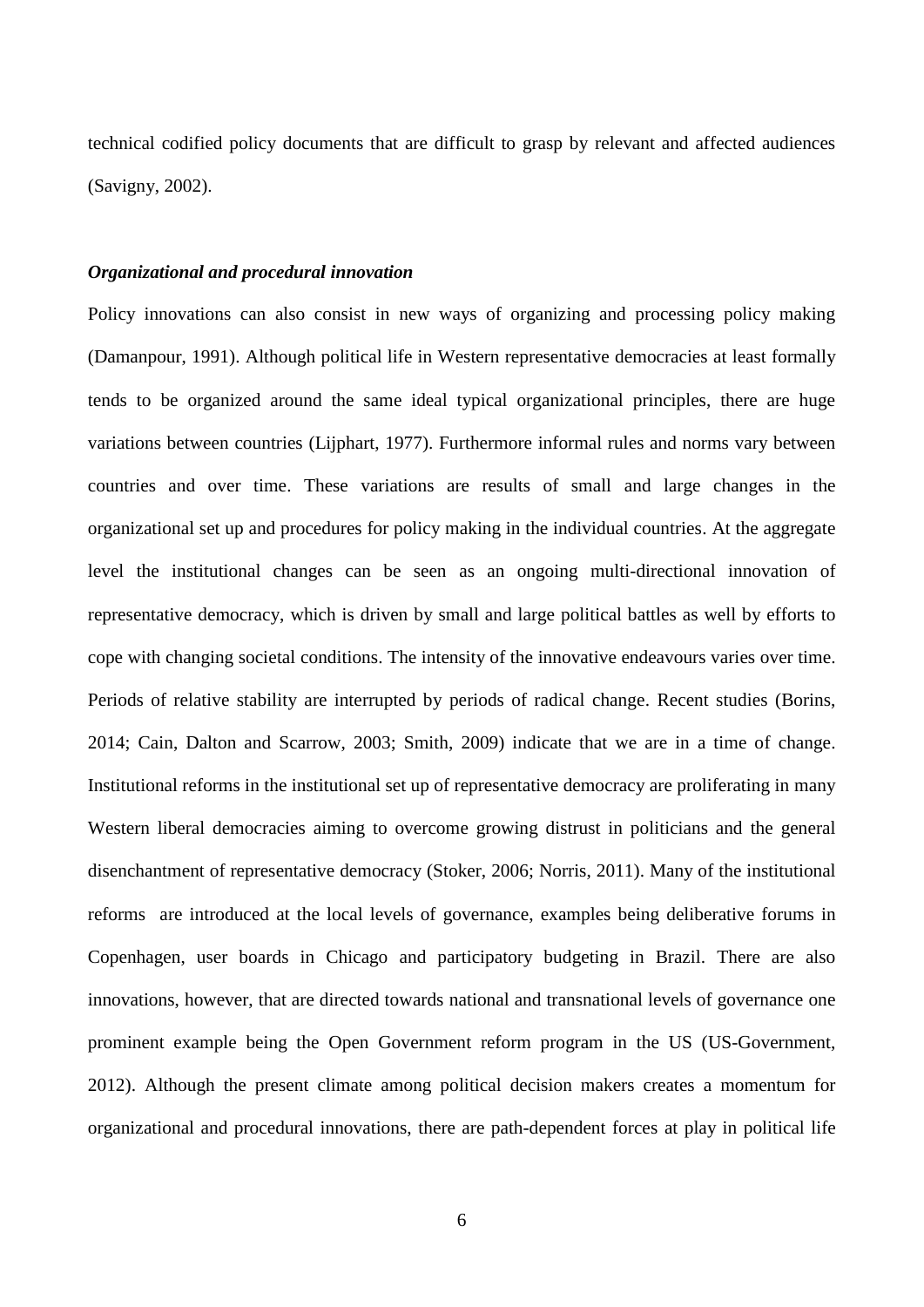that hampers change. Among these forces is a general unwillingness of those in power at a given point in time to support institutional changes that will destabilize their position (Roberts and Bradley, 1991; Pierson, 2000). Accordingly, organizational and procedural innovations often result in no more than symbolic acts or isolated experiments that do not have a lasting or profound impact on the form and function of public policy making.

#### *Cultural innovation*

Finally, policy innovation can take the form of changes in the cultural images and role perceptions of political actors. A culture can be defined as a set of tacit norms and guidelines for how to act and interact in a certain context (Shein, 1992). These norms and guidelines refer to a more or less coherent logic of appropriateness that specifies how an actor can behave and interact in a meaningful, normal and legitimate way in specific situations. Drawing on this definition, a political culture represents a constellation of role positions that accommodate but also restrict politicians, public administrators, citizens, private firms and voluntary organizations in their exercise of political agency (Torfing, et al, 2012, 146). Political cultures are highly dynamic and ambiguous, that are constantly made subject to innovation. Small scale changes happen all the time as a result of ongoing efforts to cope with the internal ambiguities between different rules and norms within any given culture (March and Olsen, 1989), and reactions to contextual changes such as adjustments in the formal institutional setting or discursive shifts in society e.g. the current decline of trust in formal authority (Kramer and Tyler, 1996). Large scale changes in political culture result from paradigmatic shifts that combine new and old cultural signifiers and artefacts in creative ways. A recent example is the NPM reform program that introduced a new image of the public sector as a market for public service provision that included a reinterpretation political role positions: politicians was no longer sovereign rulers but a Board of Directors, the bureaucrats became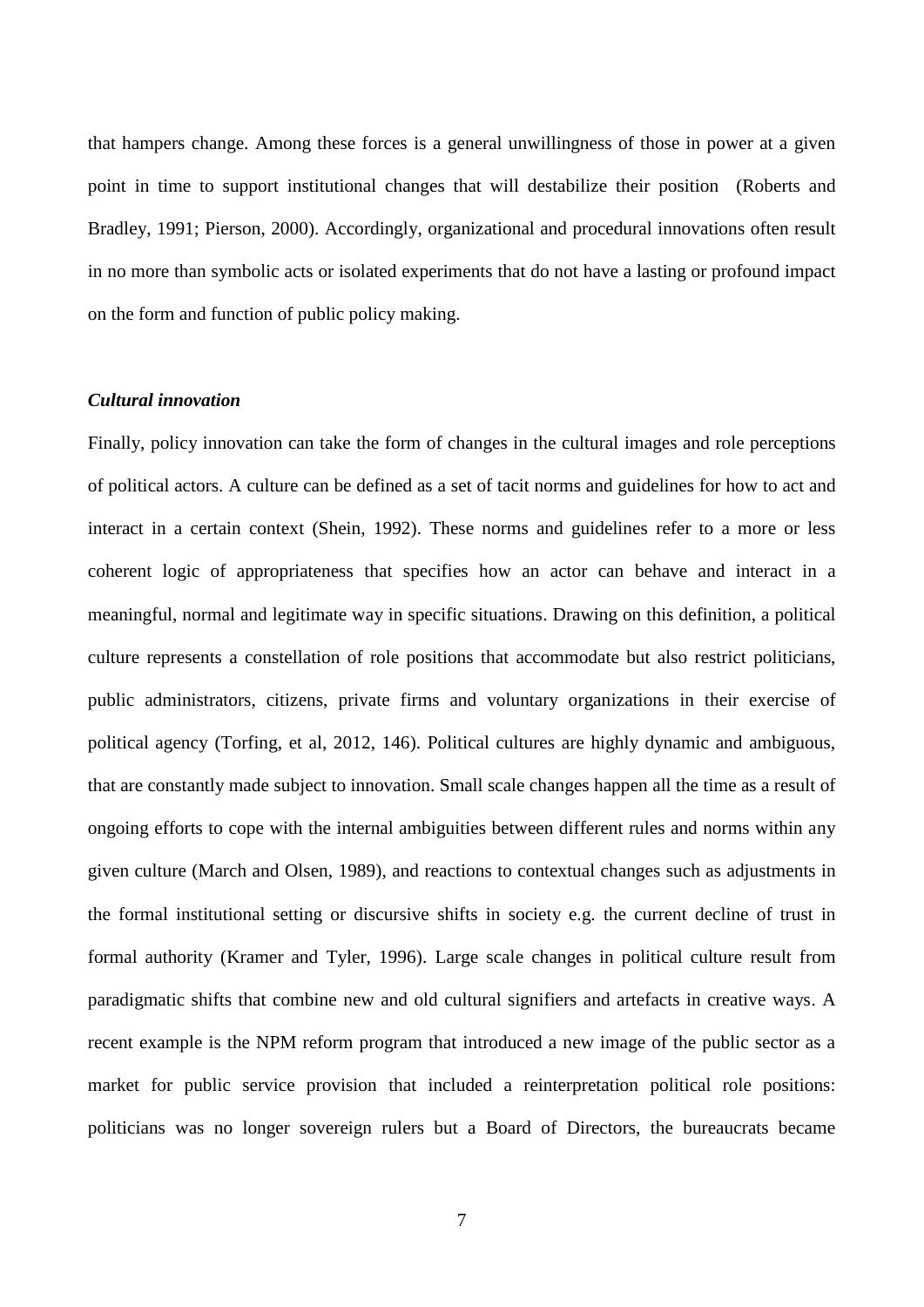strategic managers, citizens stepped into the role as costumers, and private firms and NGOs became public service providers (Torfing et al, 2012). Cultures do not change easily, however, as witnessed by the fact that the NPM paradigm has not been able to completely push aside traditional cultural images and role perceptions. The routinized practices born out of tradition tend to prevail, and people are generally reluctant to reinterpret their perception of what is meaningful, normal and acceptable behaviour for themselves and others in a given context. Role images provide a road map that reduces complexity and explicates what an actor should do and not do and what they can expect from others (Sørensen, 2006). Without this road map the world appears as unsafe and dangerous. Therefore, the willingness of actors to engage in cultural innovations depends, among other things, on the degree to which a new attractive roadmap is in sight. This also counts for a political culture where the willingness of political actors, and not least the politicians, to step into new roles depends on whether they can see a new promising future for themselves on the horizon.

# **Three drivers of policy innovation**

As we have seen above, policy innovation is closely related to other innovations in political life. Before we look more closely at the interrelatedness between policy innovation and other political innovations, I will seek to clarify what counts as key drivers of policy innovation. Drawing on policy analysis and innovation theory, it is possible to identify three drivers of policy: leadership, competition and collaboration.

Both innovation theory and theories of public policy making points to entrepreneurial leadership as innovators (Schumpeter, 1946; Weber, 1947), but a new understanding of the role of leadership in promoting innovation is emerging in both disciplines. In innovation theory, the role of business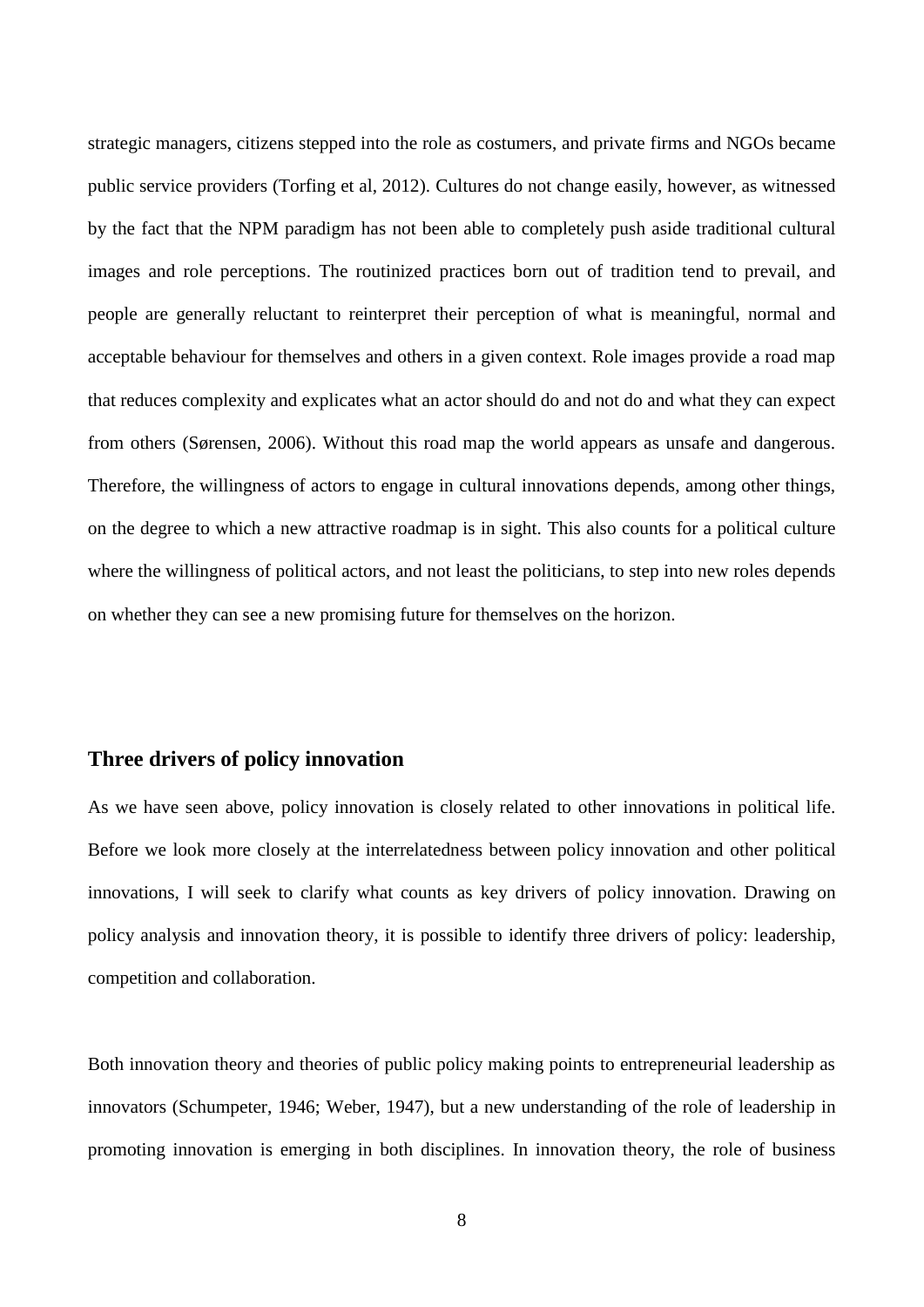leadership is increasingly seen as that of getting others to innovate (Deschamps, 2008; Bel, 2009), and policy analysts such as John W. Kingdon (1984) have pointed out that what political leaders do is to set agendas that call for innovation, and to recruit, motivate, steer and support political, administrative, professional and social actors who innovate. Drawing on recent literatures four roles can be assigned to leaders of policy innovation (Sørensen, 2006; Ansell and Gash, 2012): 1) the *convenor* who brings selected actors to the table around a specific topic; 2) the *facilitator* who accommodates actors in their efforts to innovate; 3) the *catalyst* who creates windows of opportunity that calls for new initiatives; and 4) the *participant* that allow leaders to test, develop and communicate their ideas and viewpoints in debates with those who innovate in order to become wiser and to make sure, that the new innovative policies do not deviate radically from the norms and values among those who are to authorize the innovative policy outcomes (Sørensen, 2006). In order to fulfil these roles, however, political leaders need strong bargaining powers and strategic skills. They need what Christopher Hood (1986) calls NATO resources referring to Nodality, Authority, Treasure and Organization. Moreover, they need the rhetorical skills it takes to legitimize the innovations in the eyes of the larger public and to persuade relevant audiences of the potential benefits that can be achieved if they are willing to engage in the development of new policies in the face of what is at a given point in time perceived as a pressing policy issue also denoted a burning platforms (Willner, 1985). An example of how burning platforms can be used to legitimize innovation is how politicians in many countries have used the results of the PISA program for international student assessment formulated by the Organization for Economic Co-operation and Development (OECD) to put educational reforms on the political agenda and put pressure on relevant actors to suggest appropriate policy solutions. This example also illustrates the point made by Robert Tucker (1995) that not only politicians but also other actors, e.g. independent policy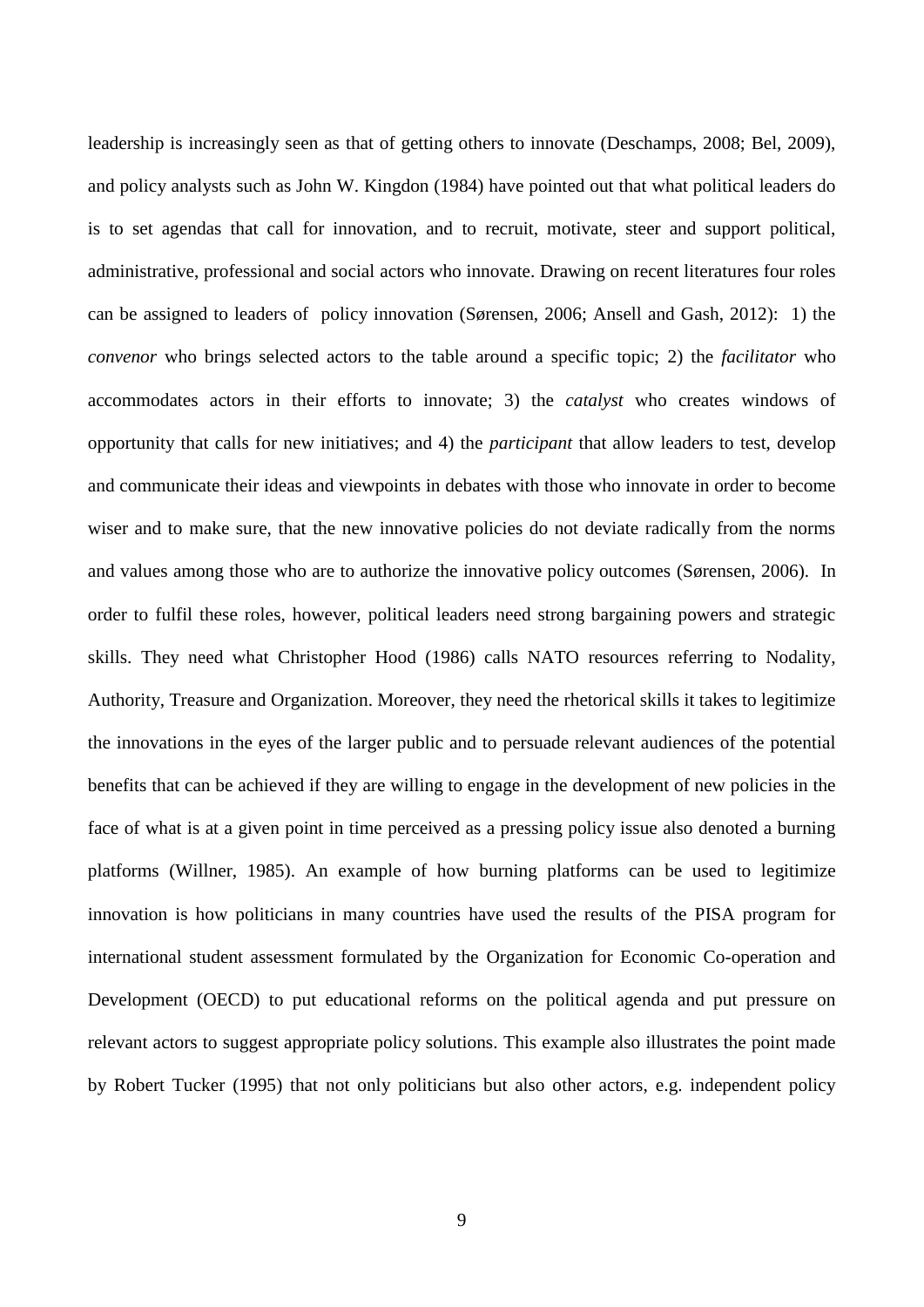agencies such as the OECD, can construct create a window of opportunity for policy innovation through the construction of pressing policy problems.

*Competition* is another important innovation driver celebrated by traditional theories of innovation and political science (Schumpeter, 1946; Sartori, 1987). It is a key assumption in innovation theory that competition between business firms stimulates the development of new products and production methods (Nickell, 1996), and theories of representative democracy view competition between politicians on Election Day as an important force behind the formulation of new innovative policy programs (Polsby, 1984). Hence, competitive pressures motivate and encourage actors to embark on the troublesome, costly and hard journey it is to develop something new. In illustration, markets characterized by intense competition are more innovative than markets with limited competition (Sharpe and Currie, 2008). For the same reason, the production of new innovative political programs is predominantly taking place in political parties that have experienced a drop in voter support (Hersey, 2014). Recent developments in innovation theory and theories of public governance increasingly note, however, that competition can also hamper innovation because it delimits the exchange of knowledge and ideas, prevents resource pooling and increases the risk of failure (Teece, 1992; Nambisan, 2008). Competition is therefore increasingly seen as a two edged word: it motivates actors to innovate but it hampers their efforts to do so.

Recognizing that neither leadership nor competition is sufficient to ensure innovation has turned the focus of attention of those studying private and public innovation towards the question of how *collaboration* can contribute to the promotion of innovation. Theories of private sector innovation are increasingly interested in the role of business clusters, and production chain networks for promoting innovation (Edquist and Hommen, 1999; Nambisan, 2008). Moreover, there is a growing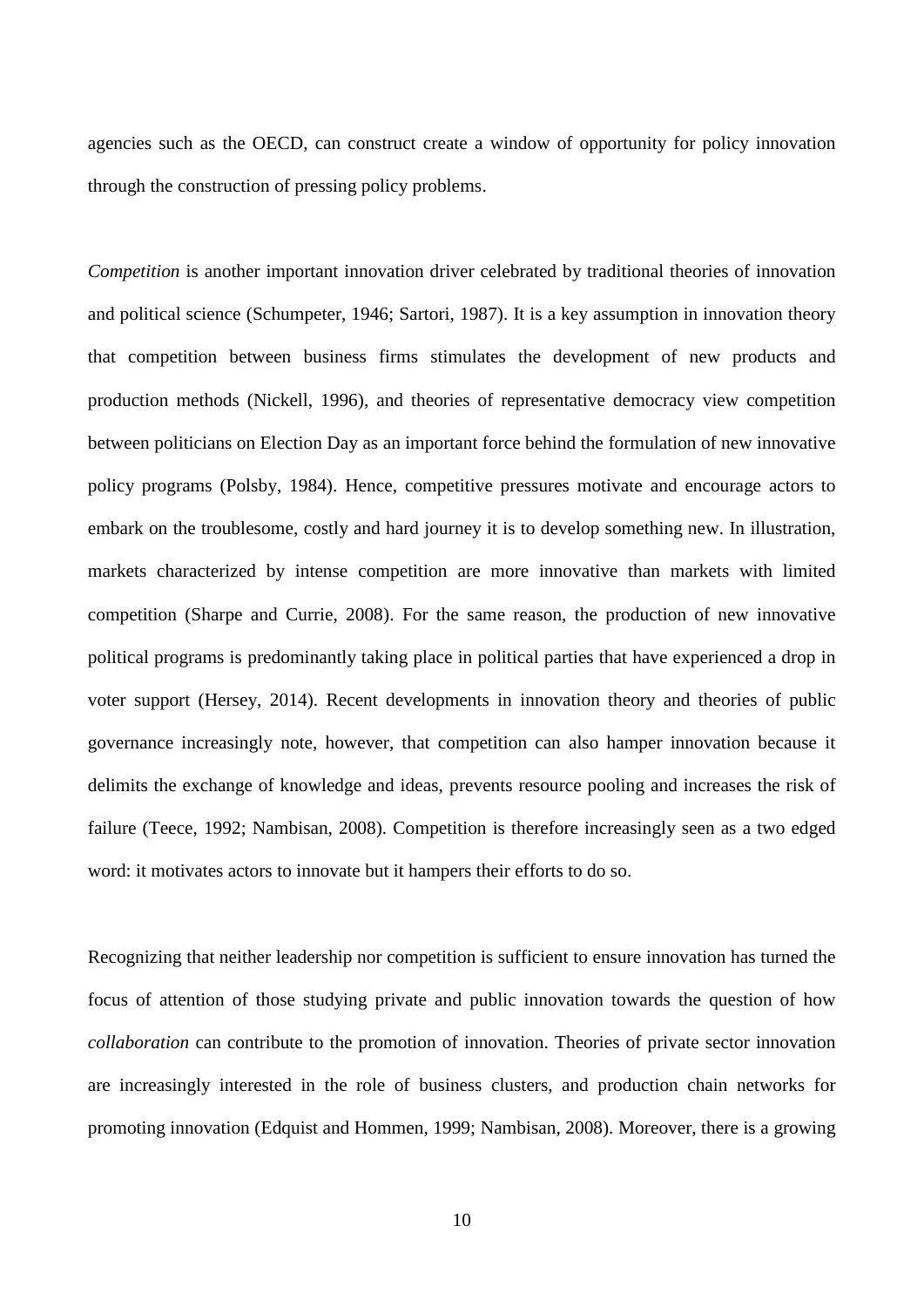interest in how collaboration between firms and customers can work together in an attempt to develop new innovative products (Von Hippel, 2005). In public innovation research, the New Public Governance (NPG) (Osborne, 2010) paradigm views collaboration as an invaluable factor in promoting public innovations in the face of the growing complexity of public policy problems, and comprehensive empirical studies support this view (Borins, 2001, 2014; Agger et al, 2015). Collaboration between different types of actors is valuable because it can spur the creative destructions of existing world views and notions of what is possible, the formulation of new creative ideas, ways of transforming these ideas into things that work and are diffused to relevant audiences. In other words, collaboration has something to offer in all the phases of an innovation process (Freeman, 1991; Dente, Bobbio and Spada, 2005).

The degree to which collaboration leads to the development of new policy ideas, however, does not depend on the ability of the involved actors to reach a consensus. The ideas that emerge might result in contestations that cannot be overcome. Nevertheless, the new perspectives and ideas that have been articulated can inspire the involved actors in their on-going attempts to develop new policies in other contexts (Gray, 1989; Roberts and Bradley, 1991). However, a rough consensus or negotiated agreement is reached, collaboration can enhance the capacity for policy realization because it enhances the political ownership and commitment among those who have participated in the collaborative process in ways that accommodate the political decision making and implementation processes. Finally, collaboration promotes policy diffusion if it recruits interested parties and opinion-makers as ambassadors for a new policy innovation. An example of a policy innovation process where collaboration played a productive role is the transition from a welfare policy to workfare policy in Danish labour market policy in the 1990s (Torfing, 1999). This transition was a result of intensive collaboration between a wide range of public and private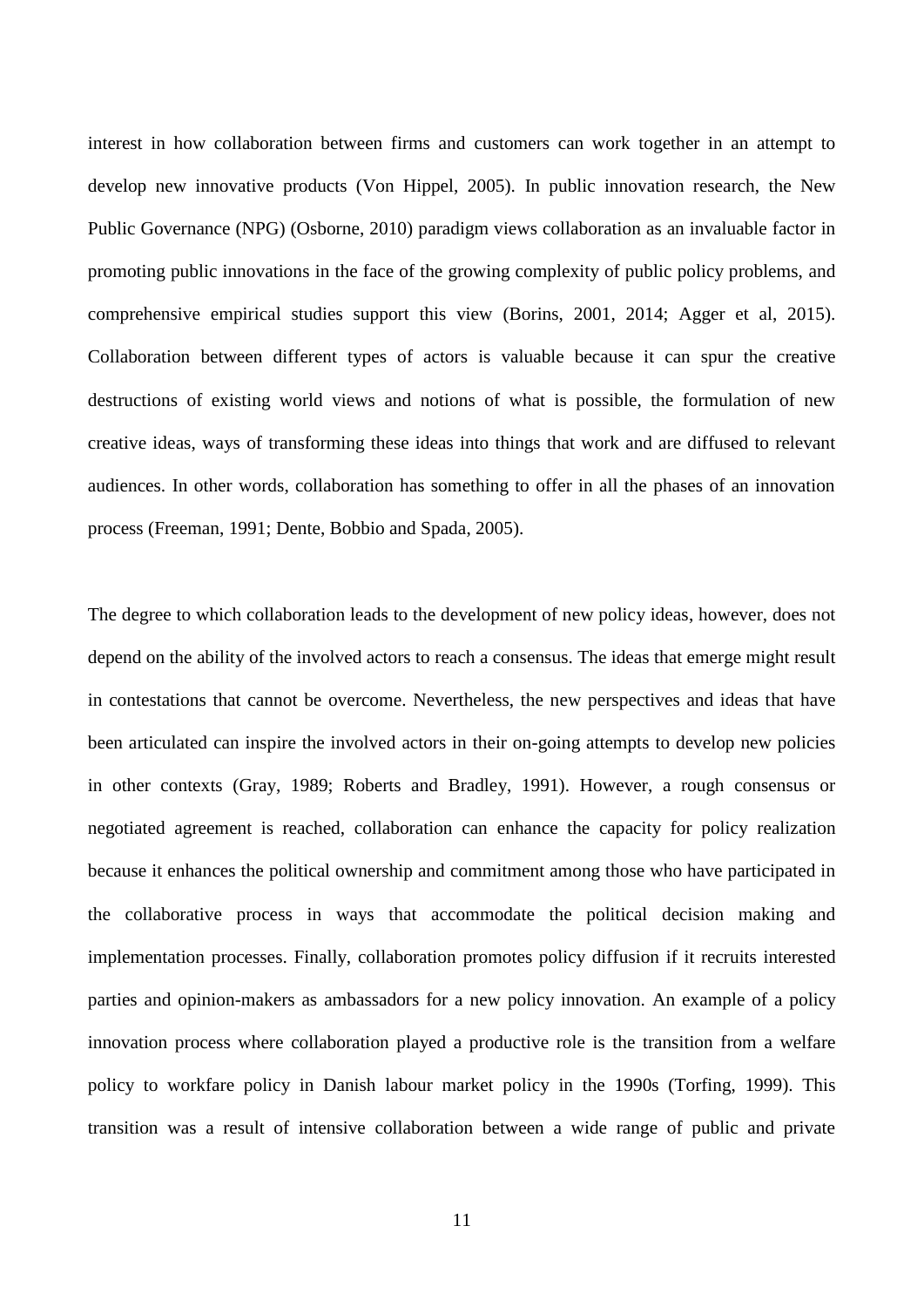stakeholders. Collaboration can also sometimes block policy innovation if some of the participating actors lack the motivation to question existing policies and ways of working in political life. This danger is considerable in the case of weak political leadership (Roberts and King, 1996) or if there are few pressures to develop new policy programs due to a low level of political competition (Bullinger et al., 2010).

In conclusion, policy innovation is driven by a combination of political leadership, competition and collaboration (Hartley, Sørensen and Torfing, 2013). Political leadership and political competition that spur collaboration are decisive for promoting policy innovation, and so are collaborative endeavours and competitive procedures that motivate political leaders to call for political change. Political leaders with the courage and incentives to launch new political ideas developed in collaborative policy arenas can also trigger efforts to innovate policies among opposition parties and other political actors who experience that they are losing the political initiative. It is a difficult task, however, to design the right configuration of innovation drivers for democratic policy making. If the level of political competition becomes too fierce there is no willingness to collaborate, but if the competitive pressures are weak, the political actors will have few incentives to put policy innovation on the political agenda. In that case both political leaders and collaborative arenas will tend to contend themselves with the status quo. Therefore, the policy innovation capacity of representative democracies depend, to a considerable extent, on the extent to which public authorities take on the task as designers of productive conditions for policy innovation.

## **Barriers to policy innovation in traditional models of representative democracy**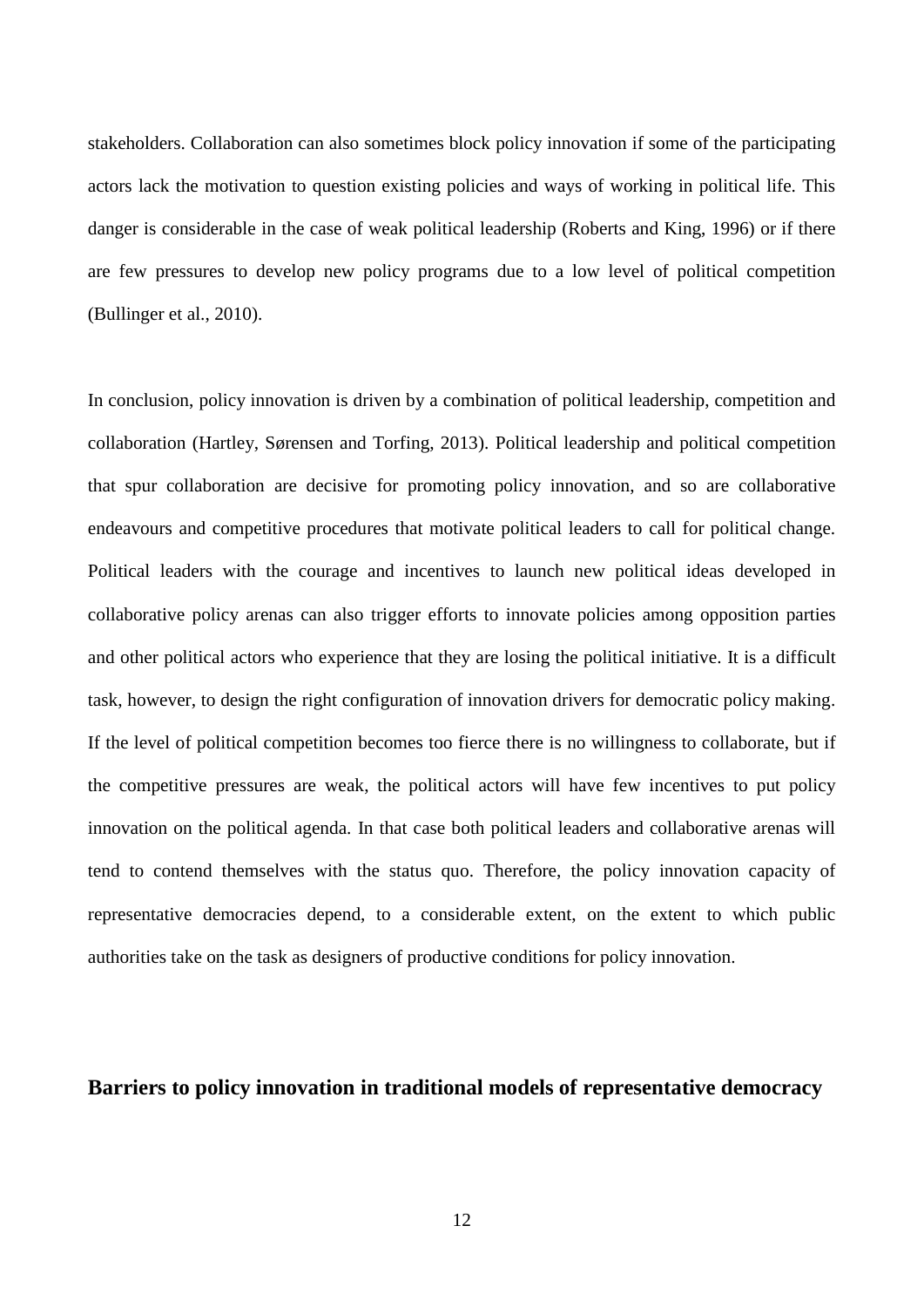In light of the above call for a combination of the three drivers of policy innovation, it must be considered to what extent and how the political systems in Western liberal democracies provide such a balance. At a general level of analysis, I find that the formal policy making structure and the cultural images and role perceptions advocated by mainstream models of representative democracy favour political leadership and competition more than collaboration. Empirical studies show, however, that political life in Western liberal democracies involves a high degree of more or less informal interaction between political, administrative and social elites (Lindblom, 1965; Schmitter, 1974). The informal character of these interactions, the fact that they tend to involve political, administrative and social elites rather than relevant and affected stakeholders, and that the purpose tends to be bargaining rather than collaborative policy innovation, indicate that there is a considerable potential for enhancing policy innovation in representative democracies by improving the conditions for collaboration between politicians and relevant and affected stakeholders. Therefore, we need to clarify to *what extent and how the establishment of arenas for collaborative policy making can enhance the policy innovation capacity of representative democracy.* In answering this question, first step is to identify some of the potential barriers to policy innovation in models of representative government. These barriers are summarized in table 2.

| <b>Policy barriers</b>          | <b>Organizational and</b><br>procedural barriers | <b>Political culture barriers</b> |
|---------------------------------|--------------------------------------------------|-----------------------------------|
| <b>Policy contents focus on</b> | Policy making is mostly                          | <b>Traditional cultural</b>       |
| authoritative regulations       | organized as an in-house                         | images of how policy              |
| rather than on mobilizing the   | activity that only involves                      | making is to take place           |
| problem solving capacity of     | politicians and administrators                   | discourage interaction            |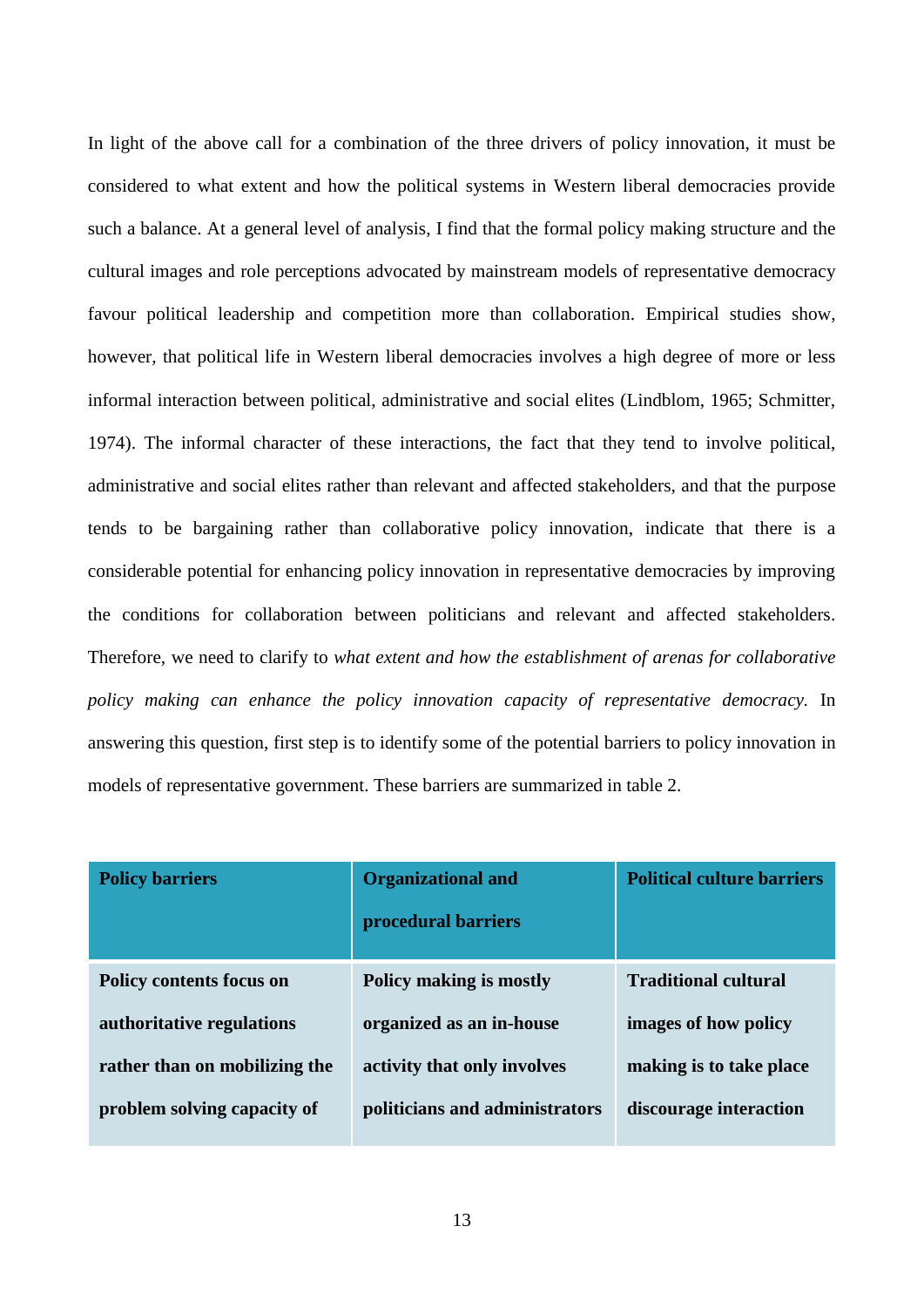| relevant social actors              |                                 | with external actors.   |
|-------------------------------------|---------------------------------|-------------------------|
|                                     | If external actors are involved |                         |
| <b>Policy formats rarely target</b> | they tend to be participating   | <b>Sedimented role</b>  |
| those street level bureaucrats      | at a very late stage in the     | perceptions define      |
| and citizens who are to             | policy process                  | politicians as solitary |
| implement the policy                |                                 | policy makers           |

**Table 2: Potential barriers to policy innovation** 

In representative democracies politicians and other public authorities tend to focus policy contents on what they themselves can do to solve policy problems. At national levels of governance, policies often consist in passing new laws and regulatory rules and allocating funding. As a consequence, the format of new policies is often technical in kind and directed towards regulators such as lawyers and policy designers designed to inform stakeholders such as street level bureaucrats and affected publics. This approach to policy making is increasingly problematic because it fails to take into account the increasing de-statification of policy making that is driven by a growing complexity the policy problems that are on the political agenda (Jessop, 2004). Examples are global warming, the growth in lifestyle related illnesses, and immigration problems. Many of these problems can only be solved through the mobilization of the resources and energies of a wide range of social actors, and policies that in content and format fail to mobilize these actors are likely to fail.

When policy making is mostly organized as an in-house activity among politicians and administrators at national and local levels of governance, there is little room and occasion for dialogue, knowledge exchange and collaboration between politicians and relevant and affected stakeholders (Carstensen and Bason, 2012). It should be noted that most representative democracies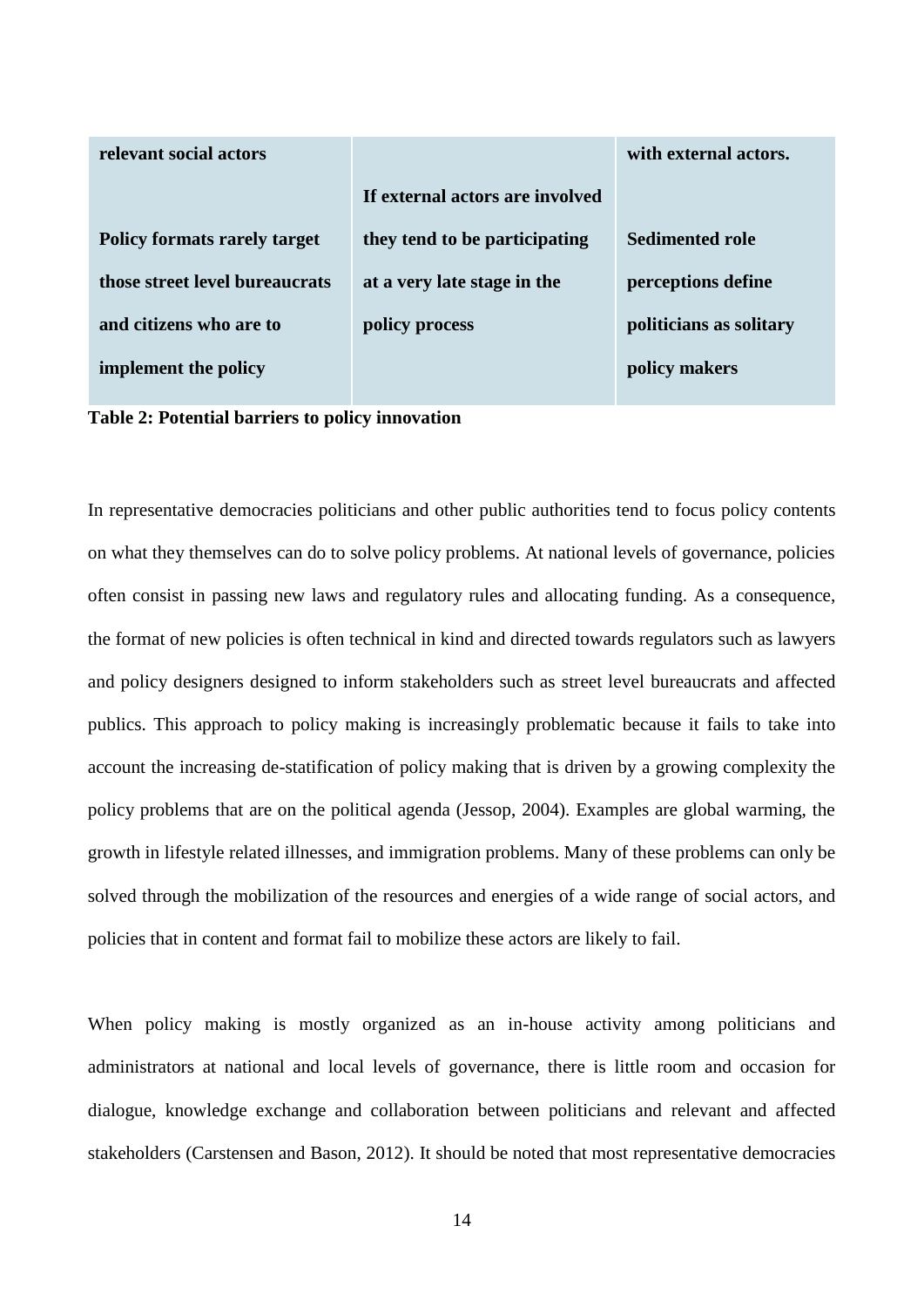do have mechanisms that allow external actors to contribute to policy innovation. At national levels of governance, Expert Commissions and Think Tanks provide policy recommendations and at local levels of governance user boards and local citizen committees are sometimes involved in policy innovation (Mayo and Hollander, 1991; Goodin and Dryzek, 2006). However, since politicians are rarely directly involved in these policy innovation debates, they often end up selecting recommendations that fit their pre-given policy positions, or fail to hear about the outcomes of these debates. There are also hearings that allow relevant interest groups and institutions to comment on new political reform programs but their comments arrive at a late stage in the political process where the politicians have already committed themselves to a certain view point, or a negotiated agreement has been made and cannot be undone without huge political costs.

Deeply engrained in the political culture of representative democracies is that there should be a safe distance between public authorities and relevant and affected social actors. The purpose is twofold: to ensure that politicians and public administrators do not fall victim to pressures from strong private interests (Sartori, 1987), and to protect civil society actors from being co-opted by public authorities (Bang, 2003). This fear of clientilism and totalitarianism has resulted in a tendency to stigmatize all forms of interaction between politicians and relevant and affected stakeholders rather than institutionalizing it in ways that strengthen the legitimacy and governance capacity of the political elites and accommodates collaborative policy innovation. The role perceptions in traditional models of representative democracy represent another cultural barrier to collaborative policy innovation. Politicians are portrayed as sovereign rulers with sufficient capacity and full responsibility for developing new innovative policies while bureaucrats and seen as rule and order following policy implementers, and citizens, private businesses and voluntary organizations are passive recipients of policy solutions (Torfing et al., 2012). These role images overlook the fact that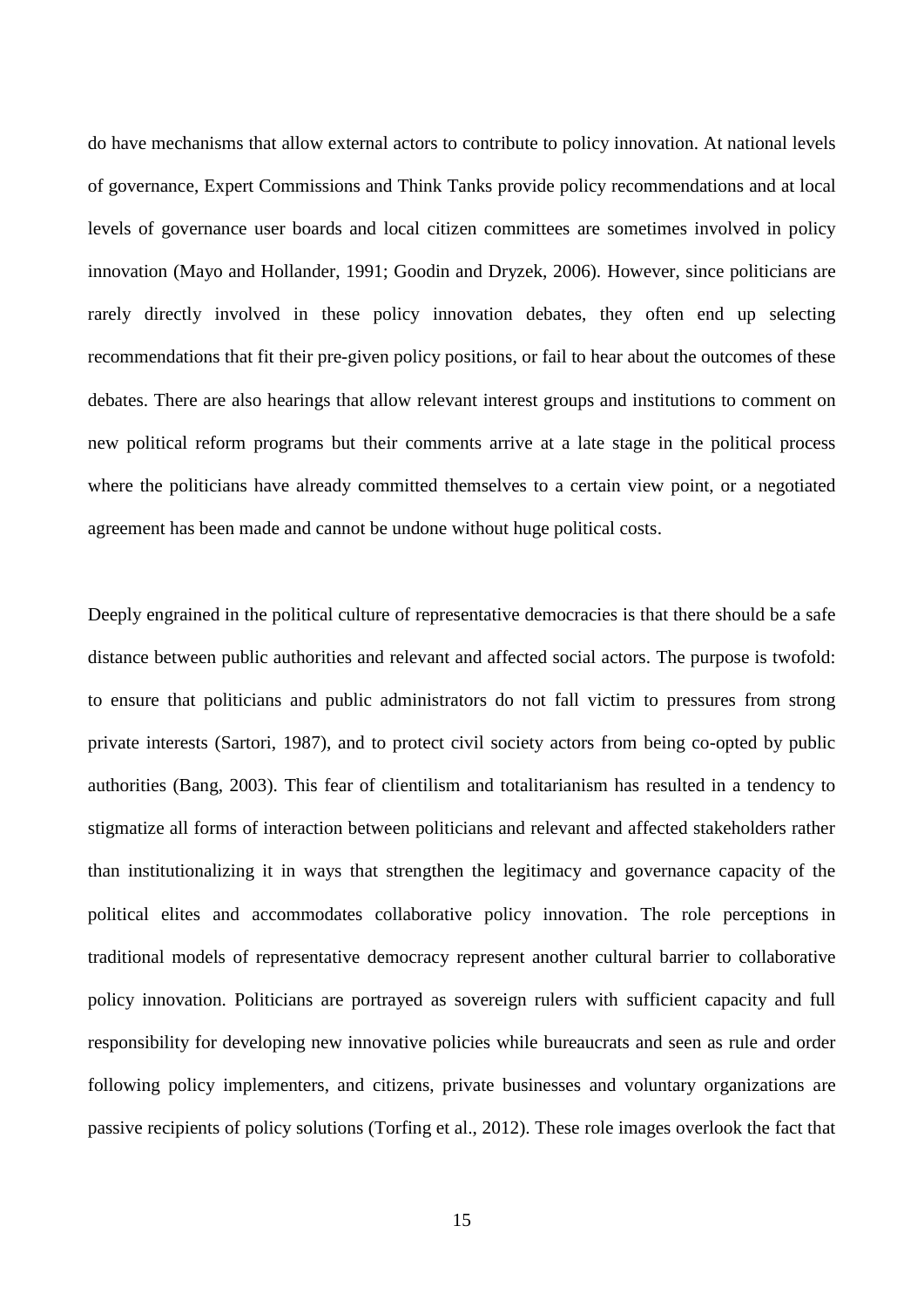politicians are rarely in a position to define and solve policy problems on their own and that collaboration with relevant and affected stakeholder could enhance their capacity to develop new innovative political visions, goals and strategies that are able to produce added value.

## **Lessons from experiments promoting collaboration in policy innovation**

Studies of experiments seeking to promote collaborative policy innovation between politicians and relevant and affected stakeholders appear as a promising way of clarifying to what extent the introduction of collaborative governance arenas can contribute to promoting policy innovation by shifting the balance between political leadership, competition and collaboration. We see a surge of such experiments in Denmark. Most of them take place in the municipalities but some are also found at the national level of government. Two of these experiments are particularly interesting in this context. First of all, their specific purpose is to develop new problem definitions and policy solutions by bringing together relevant and affected stakeholders. Second, rather than staying at an arms-length distance as is often the case, a number of politicians are directly involved in the collaboration process. Third, the experiments provide amble time and space for comprehensive collaboration. Finally, it seems relevant to choose a case of local and national policy innovation, respectively because it allows for considerations regarding differences in the conditions for policy innovation at different levels of government. The two case studies will first of all clarify if the collaborative governance arenas succeeded in developing a new innovative policy content and policy format. Moreover, I will analyse how the collaborative policy arenas contributed to overcoming some of the barriers to policy innovation described earlier. Finally, I discuss to what extent the experiments managed to establish a productive balance between political leadership,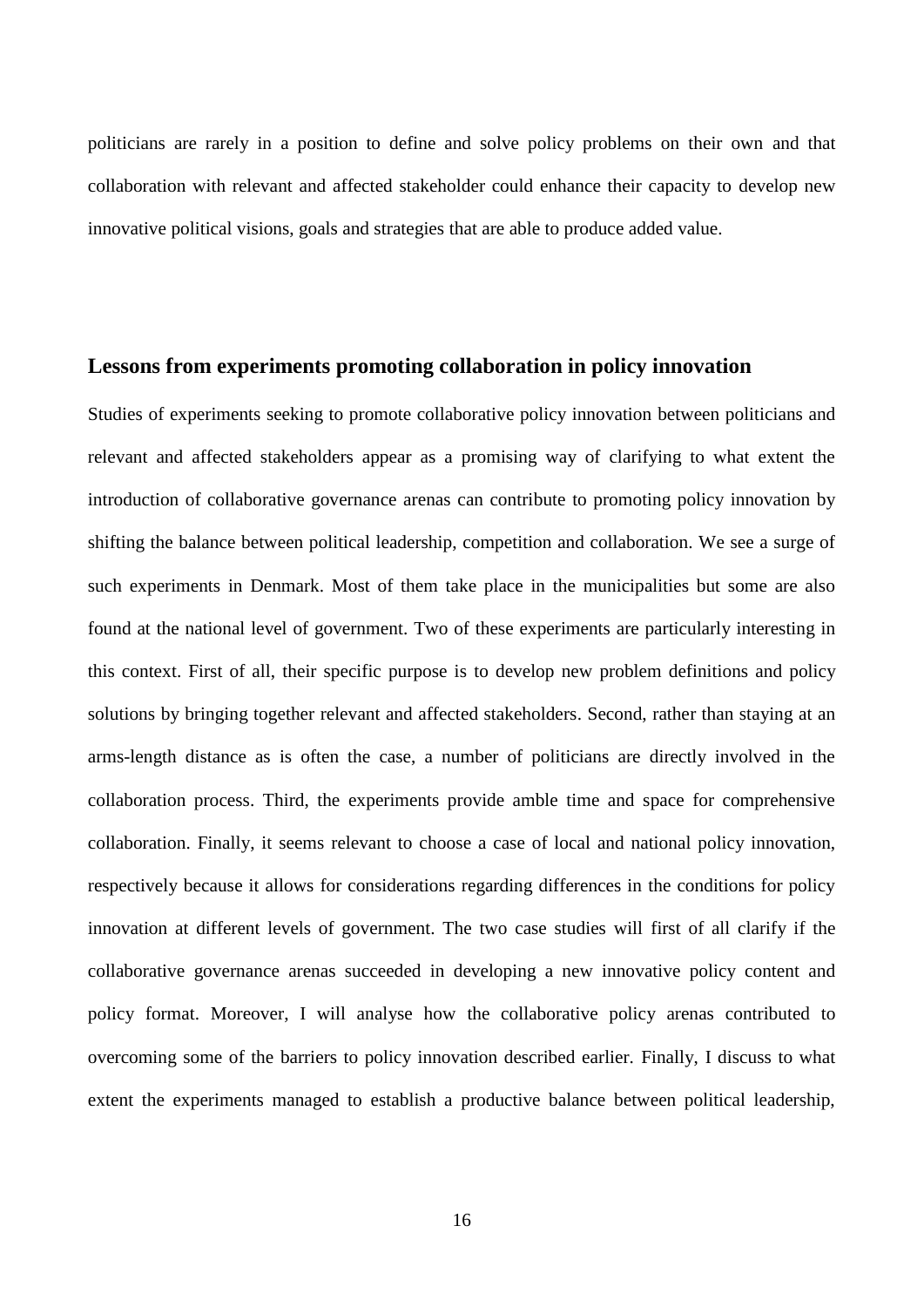competition and collaboration, and whether differences between the conditions at local and national levels of government can explain differences between the two cases.

#### *Collaborative policy innovation in Albertslund Municipality*

In 2010, Albertslund municipality initiated a project aiming to develop a new innovative citizen involvement policy through the establishment a collaborative policy arena. A colleague and I observed the process from beginning to end over a two year period. The data consisted of observations of meetings and other events, document studies and research interviews with the involved actors. The study is reported in detail elsewhere (Agger and Sørensen, 2014). The project was initiated by the City Council who decided to form an ad hoc committee composed of six politicians, six citizens and three public administrators as an alternative to developing the policy in a standing political committee, which was normal practice. The committee was given one year to prepare a policy proposal.

In the course of this time, the committee managed to develop an innovative *policy content* that redefined the overall purpose of citizen involvement in Albertslund. Emphasis was put on citizen involvement as a means to innovate public policy and services rather than as a toll for enhancing democracy. The new innovative policy content was relatively vague, however, and took the form of a broad political vision rather than a commitment to concrete political goals and strategies. Also the *policy format* way innovated so as to reach new audiences that the public authorities themselves. It took the form of a short policy pamphlet that rephrased the problem definition and aim that was originally commissioned. The policy pamphlet was formulated in a language suited for broad distribution among municipal employees and citizens and it was supplemented by videos of interviews with citizens about the benefits of citizen involvement. In addition, a manual was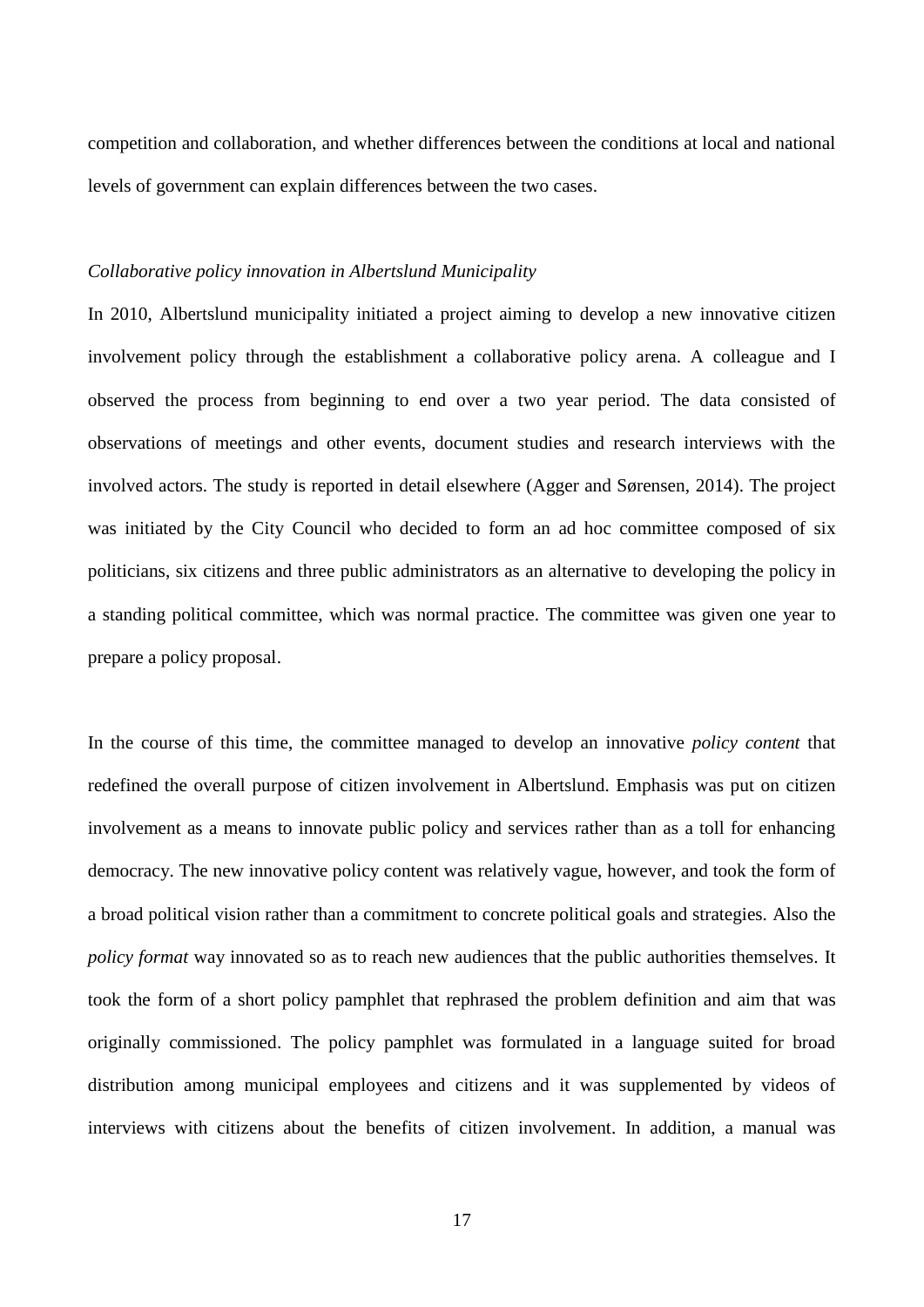produced describing methods for citizen involvement to be used by the employees. The *organizational set up and procedures* used in the process also took new forms. Instead of running a series of traditional meetings with a fixed agenda and structured debates between the members, the committee decided to invite different policy experts to their meeting and to host an innovation camps and a workshop with relevant and affected stakeholders in addition, and minutes were exchanged with mind maps. As a result of this new way of working, the *relationship and role perceptions* of the participating citizens, politicians and administrators gradually changed. The citizens began to see the municipal actors as collaboration partners and themselves as capable coproducers of policy ideas. The politicians on their side found that they could develop new ideas in discussion with citizens and other relevant stakeholders, and found that this was more satisfactory than defending fixed policy positions. Also the administrators redefined their role positions. They gradually changed from controllers to participants in the discussions. The politicians in the City Council were invited to participate in the innovation camp that was held half way through the process. When the work ended,, the ad hoc committee presented the policy proposal at two meetings in the City Council, and the proposal was passed without changes. The on-going communication over the one and a half years the policy innovation process lasted can contribute to explaining the low level of conflict and dispute in the City Council when the new policy was passed.

#### *Collaborative policy innovation in The Ethical Council*

In 2011 a Danish think-tank called The Ethical Council, initiated a collaborative policy innovation process aiming to develop policy advice to the Danish parliament regarding how to reduce the use of force in psychiatric treatment. A colleague and I observed the one year long policy process. In line with the Albertslund study, the data included observations of meetings and other events,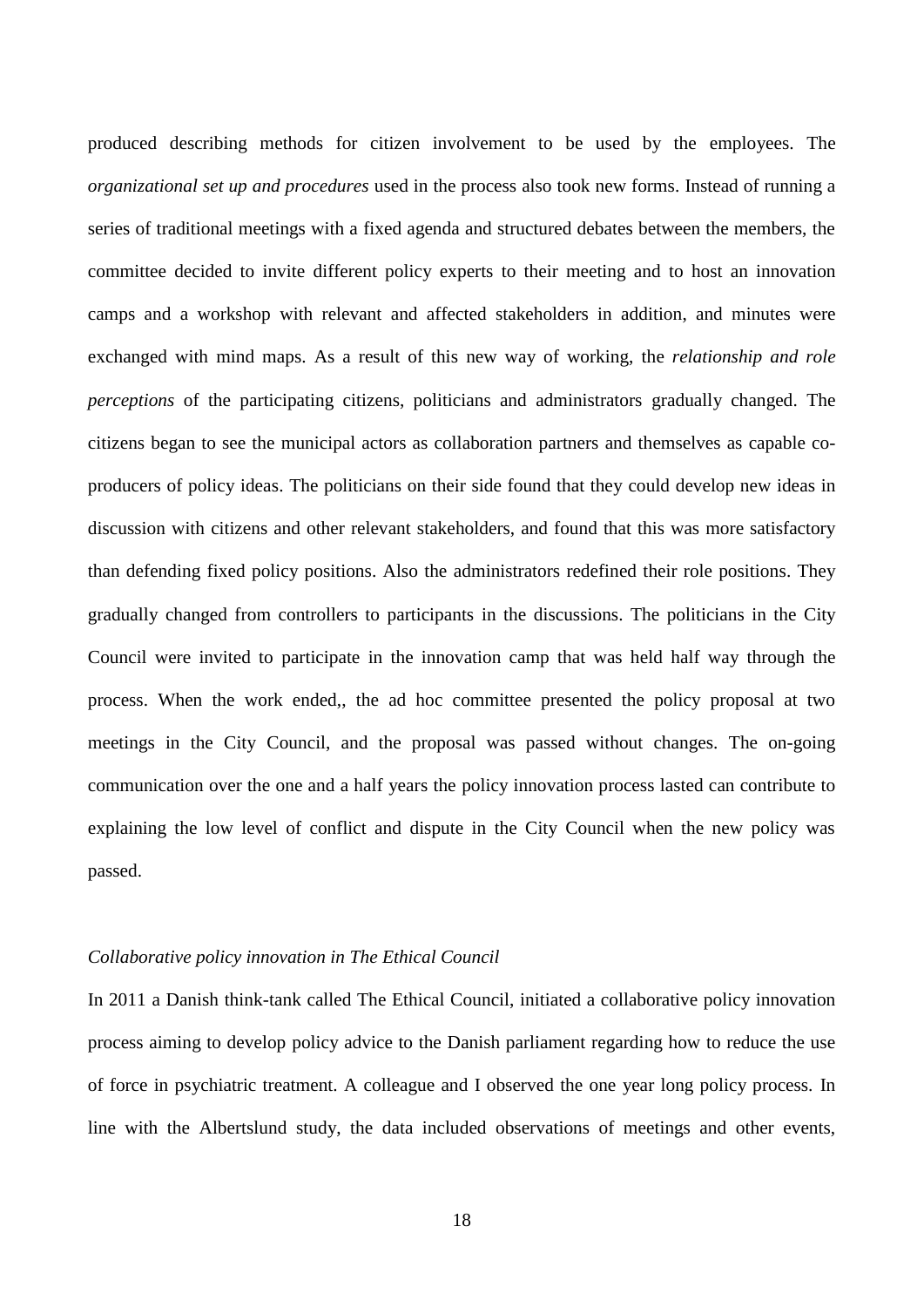document studies and research interviews with the involved actors (See Sørensen and Waldorff, 2014 for more detail). The Ethical Council was formed by the Danish national parliament in 1987, and the goal was to advise the Danish Parliament on policy matters involving ethical dilemmas related to science. The Council is headed by a board appointed by the parliament and different ministries. The Board wanted to spur more interest in the policy advice they gave among the politicians as well as among other relevant and affected stakeholders, which they found increasingly difficult. The basic idea was to bring politicians and relevant and affected stakeholders together in a shared effort to map and explain the use of force in the treatment of psychiatric patients and to suggest ways to reduce it. The experimental policy process led to the formulation of an innovative policy content and form, a new organizational and procedural set up for policy making, and new role perceptions among the involved actors.

The *content of the policy* that was developed was innovative in the sense that it rejected the existing hegemonic idea that the use of force in psychiatric treatment was resulting from financial constraints and insufficient legal regulation. It was concluded that use of force was primarily a product of the culture in psychiatric institutions, and efforts to change things should therefore seek to change the culture. Moreover, a new *policy format* was developed. The Ethical Council concluded that the new innovative problem definition and policy suggestions increased the importance of reaching a broad variety of relevant and affected stakeholders such as the patients and employees in psychiatric care as well as the politicians. Therefore, the traditional policy brief was supplemented with easy to read folders and videos that were distributed to the employees in psychiatric care. The Ethical Council also changed its *organizational set up and procedures* for this particular occasion. Normally the Council developed policy proposals in the secretariat based on discussions between the Board members, and only now and then did they invite input from external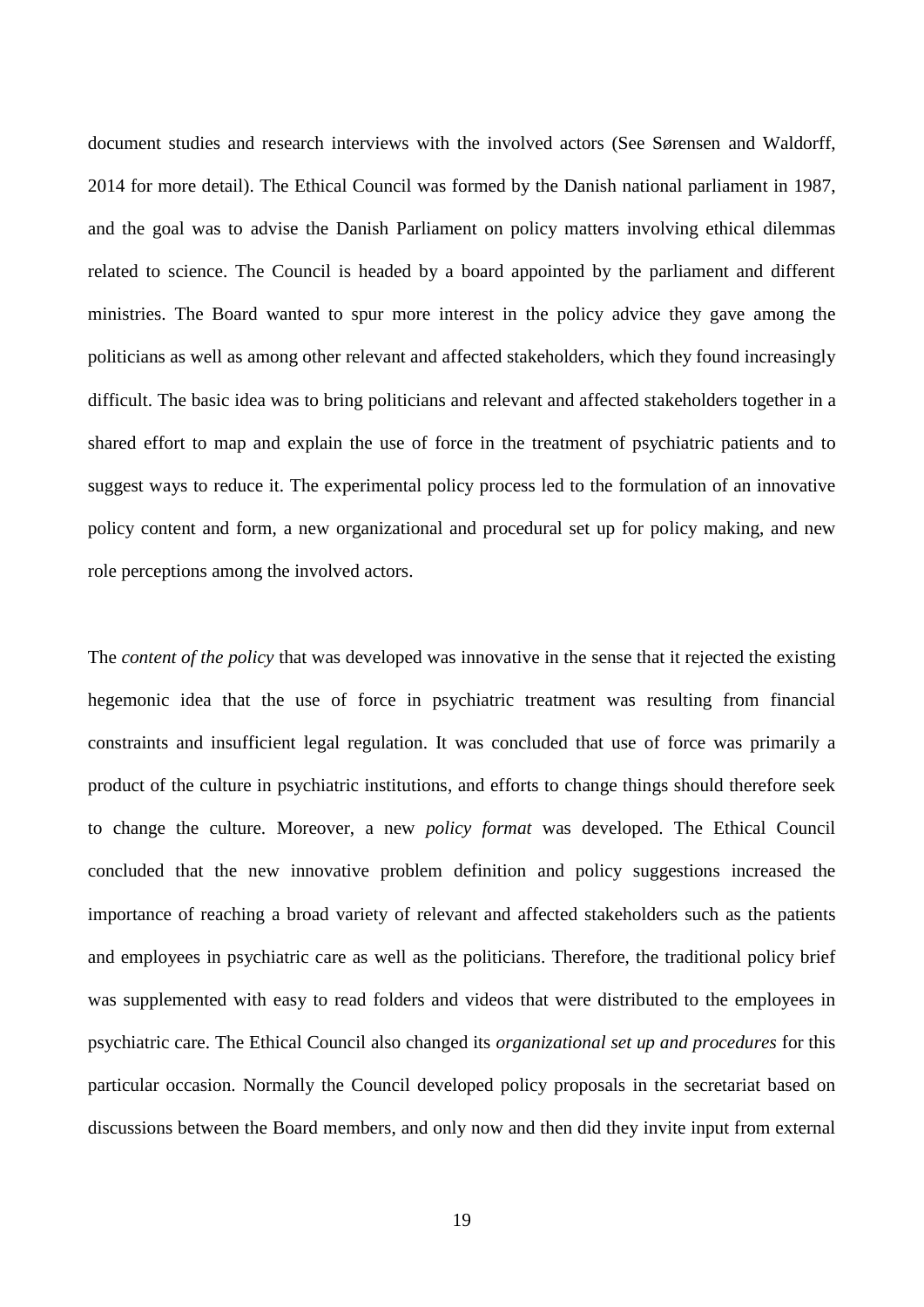actors, but this time they decided to hire a private consultancy firm that specialized in the use of theatre workshops. This firm took on the task of organizing three theatre workshops and a closing conference to be held at the Danish parliament. The four events were planned at a series of meetings between the firm and selected members of the Ethical Council. An increasing number of relevant and affected stakeholders were invited to participate in the three workshops starting with 15 and ending with 50 participants. 200 people including politicians, employees, patients and relatives and their organizations, attended the final conference. Although it is difficult to assess how much the innovation process affected the *cultural images and role perceptions* of the involved stakeholders, the process definitely affected the way of thinking within The Ethical Council. From having a scientific expert oriented approach to ethical questions, they began to view stakeholder experiences as relevant and valuable in considering ethical predicaments. After the closing conference the staff in the Ethical Council wrote a policy brief that was to be presented at a meeting in a relevant Parliamentary Committee. Much to the frustration of the Ethical Council this meeting was cancelled because very few politicians showed up, and the policy brief ended of having very limited effect on parliamentary policy making.

#### *Similarities and differences between the two cases*

Then, what have we learned about the potential impact that collaboration between politicians and stakeholders on policy innovation form the two experiments? Both studies show that collaboration can indeed contribute to the development of new policies and policy formats as well as to the development of new organizational, procedural and cultural innovations in political life. Moreover, however, the studies reveal a number of innovation barriers. In Albertslund the policy that was passed on to the City Council was very vague and is more correctly described as a policy vision than as a new innovative policy that provide added value in society by committing the politicians to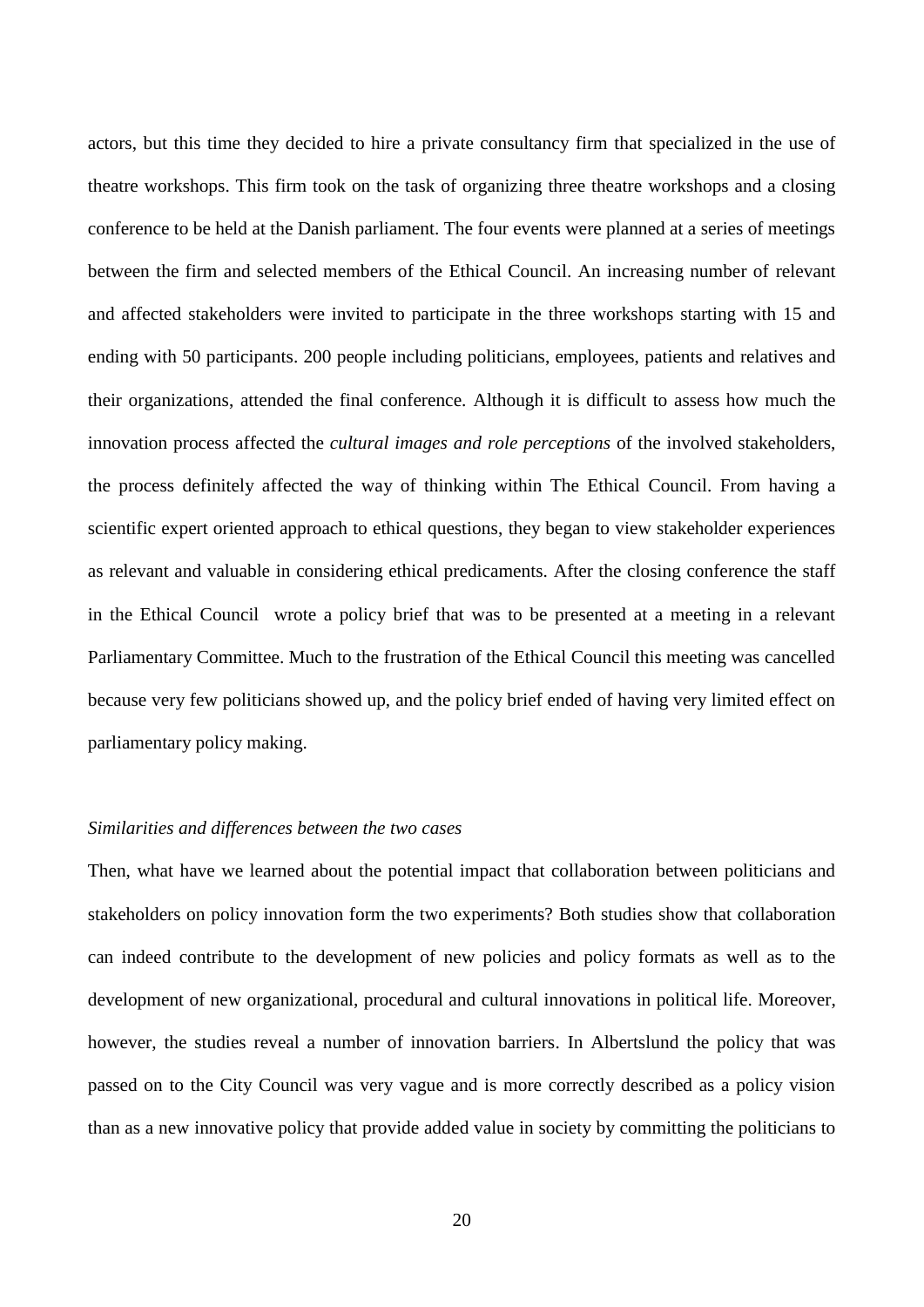realize specific political goals and strategies. The Ethical Council ended up with the problem that they failed to communicate the content of the new policy to the politicians, and again the policy innovation stranded at the stage of moving from innovative idea to realization.

Why did both experiments fail in transforming new innovative policy ideas developed through collaborative policy innovation between politicians and stakeholders into new political goals and strategies? The cause is to be fund in a failure to establish a productive balance between political leadership, competition and collaboration. In Albertslund the level of political leadership was well dosed. The City Council and the participating politicians functioned as convenors, facilitators and catalysts throughout the collaboration process, and the City Council was involved at regular intervals. The exercise of political leadership was also ensured because the mayor had the necessary NATO-resources to guide and steer the process. In comparison, very limited space was allowed for political competition between the different political parties in the City Council as well as in the collaboration process. The general idea was that disagreements between the parties should be kept off the agenda, and that prevented the politicians form testing their ideas and develop new viewpoints that took their political perspectives into account. As a result, the policy outcome did not really create changes in the political goals and strategies pursued by the individual parties in the City Council. This effort to seek consensus and suppress competition is most likely related to the fact that the experiment was carried out at the local level of governance in Denmark where consensus tends to be more dominant than at the national levels of government.

In the Ethical Council case, the level of conflict in the collaboration process was generally high. Raging verbal battles took place not only between different stakeholder groups but also between stakeholders and politicians and between politicians form different parties. These contestations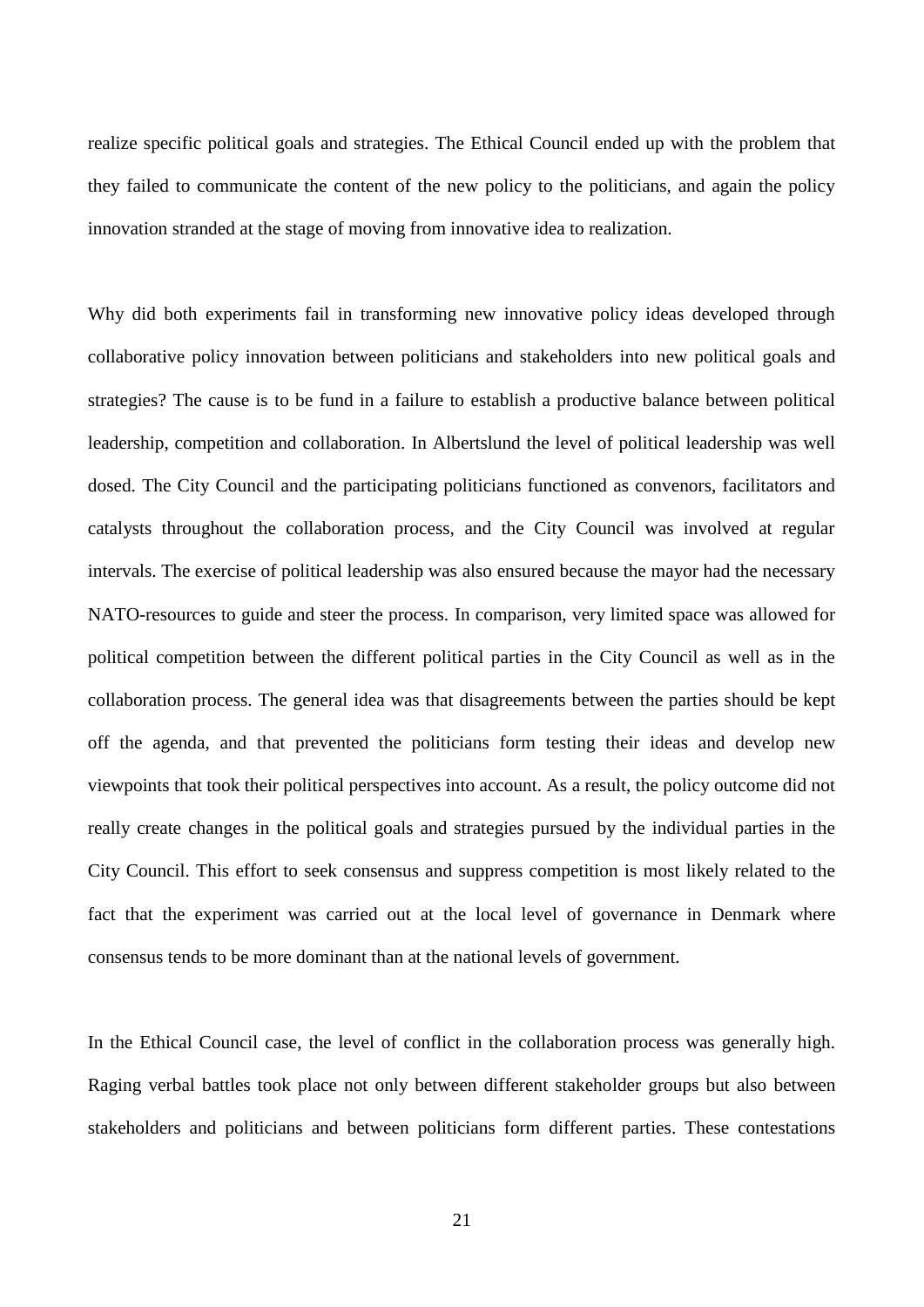contributed to creating creative destructions and the development of new ideas and little was done to create consensus. The weak point in this policy innovation process was a profound lack of political leadership that meant that neither the parliament nor the participating politicians felt any ownership of and/or responsibility for the fate of the policy outcome. The project was initiated by the Ethical Council and the role as convenor, facilitator and catalyst was performed by a consultancy firm. Moreover, none of the participating politicians possessed the NATO-resources needed to carry the new policy ideas into the parliamentary process with any strength. Ensuring strong political leadership of collaborative policy innovation processes is likely to be particularly difficult at the national level of governance because politicians who are able and willing to devote time to engaging in close interaction with relevant and affected stakeholders over a longer period of time are often in a marginal position in their respective parties.

# **Conclusion**

Western liberal governments relentlessly seek ways to enhance the innovative capacity of the public sector, but there are few considerations regarding to that extent political life in Western liberal democracies fully exploits the available drivers of policy innovation. In this article, I have argued that there are a number of barriers to overcome in improving the policy innovation capacity of representative democracies. Barriers to policy innovation are not only found in the narrow perceptions of how to govern and who can govern, but also in the organizational, procedural and cultural political structures of representative democracy that provide ample space for political leadership and competition but does little to promote collaboration. The analyses of the two case studies indicate that an expansion of the opportunity for politicians to collaborate with relevant and affected actors in a shared attempt to develop new policies can contribute to promoting new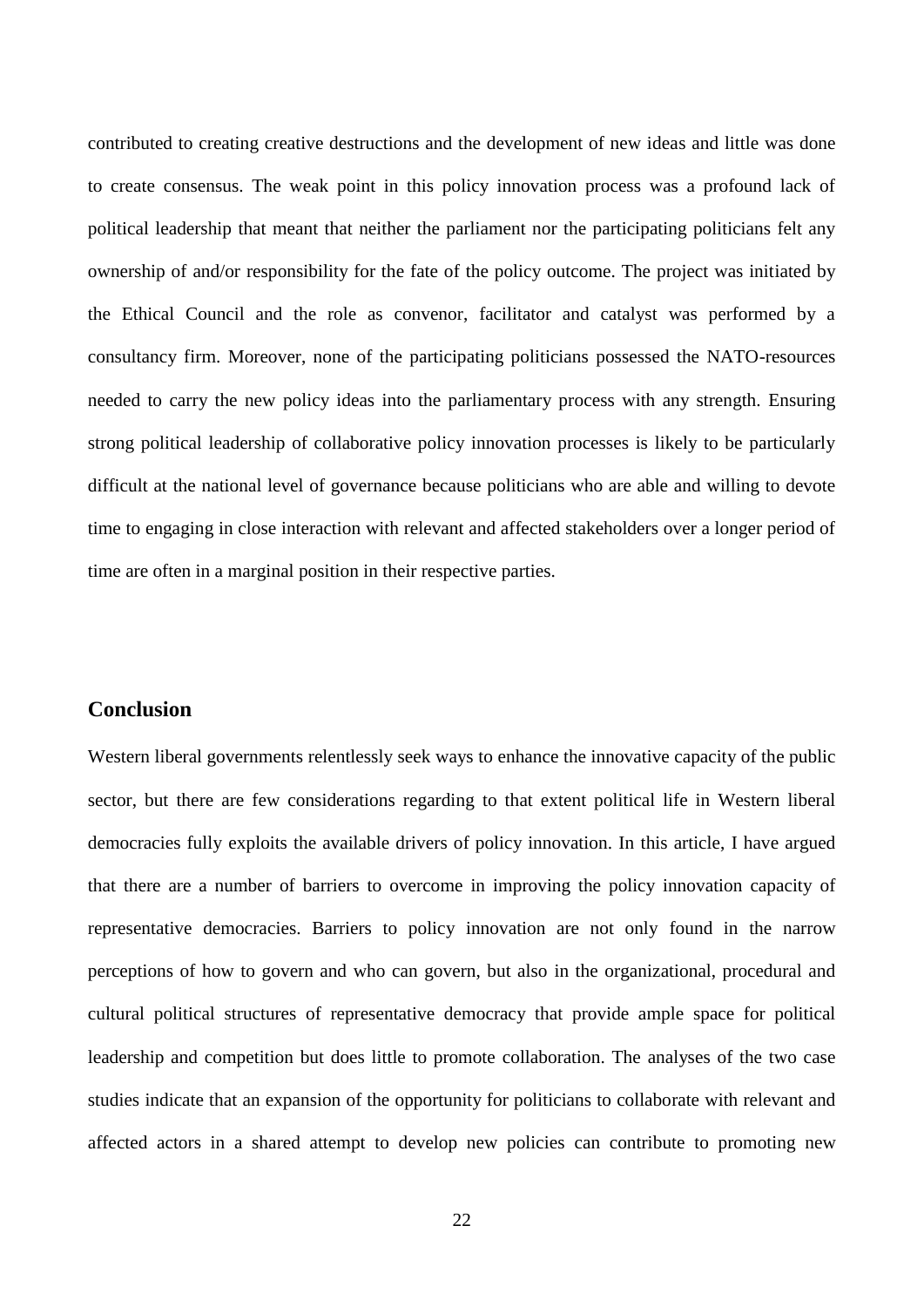innovative policy ideas. The studies also show, however, that the degree to which these ideas are transformed into new innovative policies authorized by elected politicians depends on how the collaboration processes are combined with political leadership and competition. In other words, my message is that at the macro level those who aim to promote the policy innovation capacity of representative democracies must reform political life in ways that establish a productive combination of these three important innovation drivers. At the micro-level those designing concrete situated policy innovation processes must do the same in ways that take the particular context and purpose into account.

# **References**

Agger, A, and Sørensen, E, 2014, 'Enhancing Collaborative Policy Innovation: A Case Study from a Danish Municipality' in Ansell, C, and Torfing, J, eds, *Public Innovation and Collaboration through Design*, London, Routledge, 188-208.

Agger, A, Damgaard, B, Krogh, A, H, and Sørensen, E, eds, 2015, *Collaborative Governance and Public Innovation in Northern Europe*, London, Bentham Science Publishers.

Ansell, C, and Gash, A, 2012, 'Stewards, Mediators, and Catalysts: Towards a Model of Collaborative Leadership', *The Innovation Journal*, 17, 1, article 7.

Ansell, C, and Torfing, J, eds, 2014, *Public Innovation and Collaboration through Design*, London, Routledge.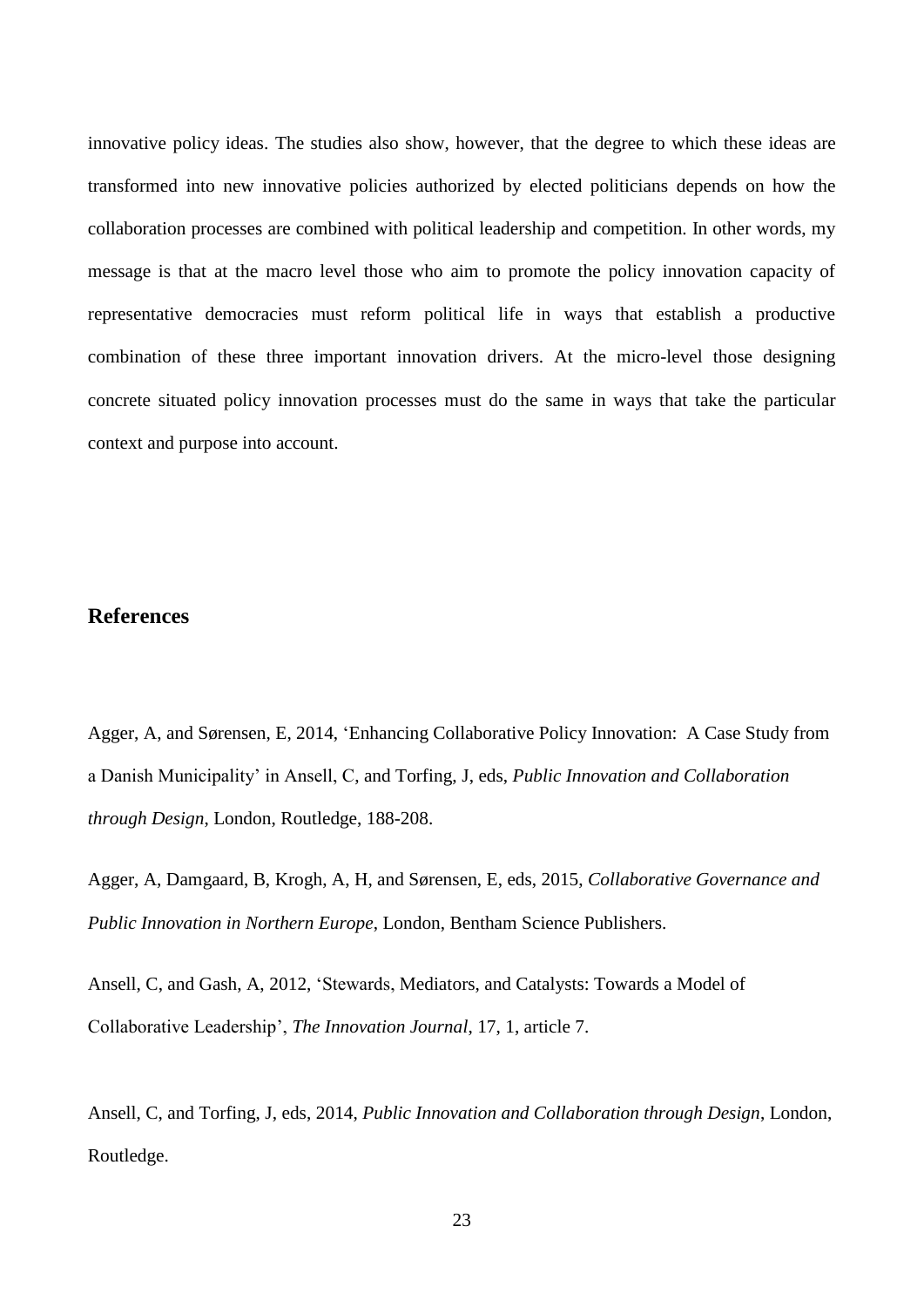Bel, R, 2009, 'Leadership and Innovation: Learning from the Best', *Global Business and Organizational Excellence*, 29, 2, 47-60.

Borins, S, 2014, *The Persistence of Innovation in Government: A Guide for Innovative Public Servants*', The Innovation Series, IBM Center for the Business of Government, (www.businesofgovernment.org)

Bullinger, A.C., Neyer, A.-K., Rass, M. and Moeslein, K.M. (2010), 'Community-Based Innovation Contests: Where Competition Meets Cooperation', *Creativity and Innovation Management*, 19(3): 290-303.

Cain, B, E, Dalton, R, J, and Scarrow, S, E, Eds, 2003, *Democracy Transformed? Expanding Political Opportunities in Advanced Industrial Democracies*, Oxford: Oxford University Press.

Carstensen, H, V, and Bason, C, 2012, 'Powering Collaborative Policy Innovation: Can Innovation Labs Help?', *The Innovation Journal: The Public Sector Innovation Journal*, 17, 1, article 4.

Crozier, M, 2007, 'Recursive Governance: Contemporary Political Communication and Public Policy', *Political Communication*, 24, 1, 1-18.

Damanpour, F, 1991, 'Organizational Innovation: A Meta-Analysis of Effects of Determinants and Moderators', *Academy of Management Journal*, 34, 3, 555-590.

Dente, B, Bobbio, L, and Spada, A, 2005, 'Government or Governance of Urban Innovation?', *DIPS*, 162, 1-22.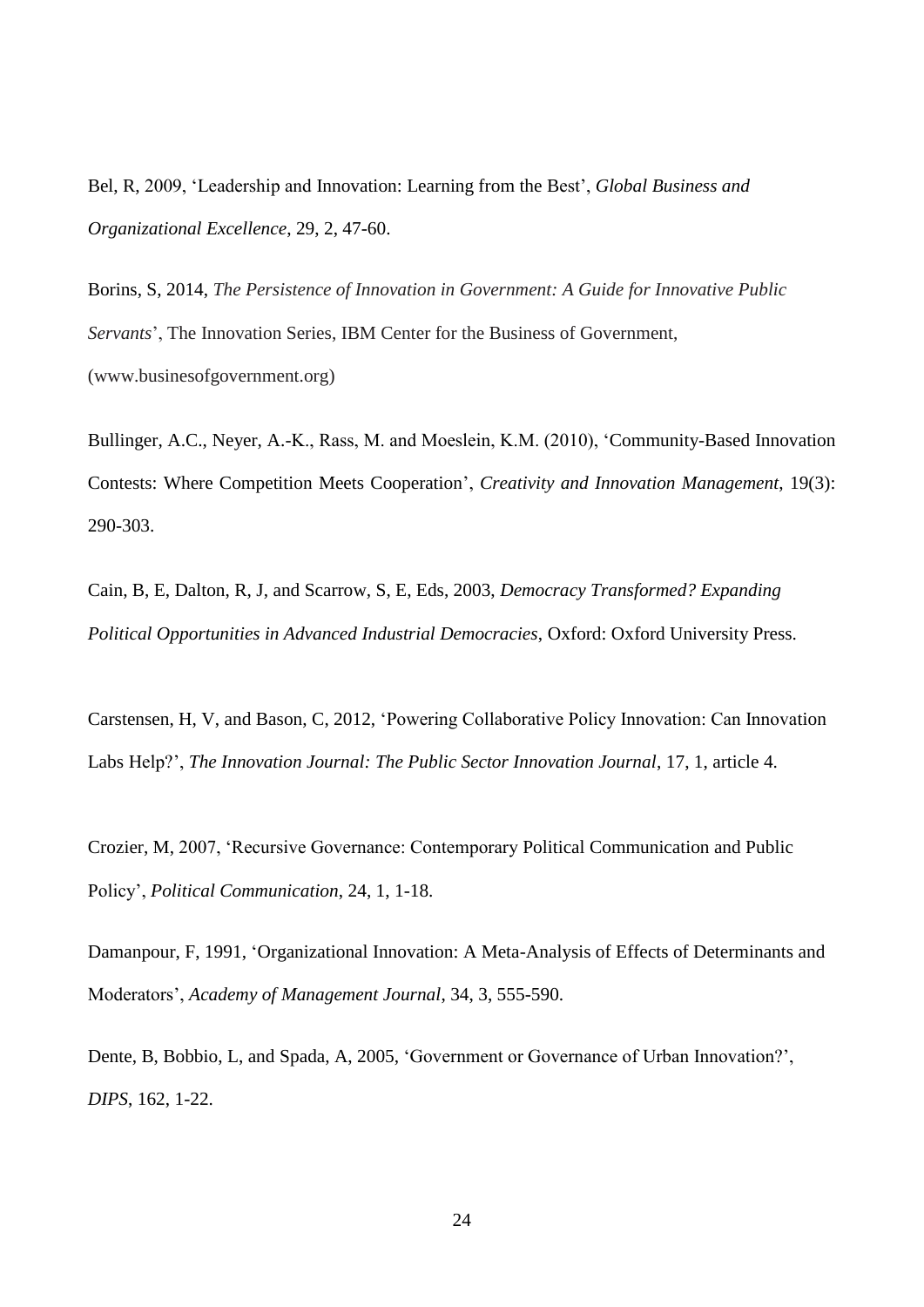Deschampes, J, P, 2008, *Innovation Leaders: How Senior Executives Stimulate, Steer and Sustain Innovation*, Chichester, Wiley & Sons Ltd.

Downs, A, 1967, *Inside Bureaucracy,* Boston, MA, Little, Brown.

Edquist, C, and Hommen, L, 1999, 'Systems of Innovation: Theory and Policy for the Demand Side', *Technology in Society*, 21, 1, 63-79.

Freeman, C, 1991, 'Networks of Innovators: A Synthesis of Research Issues', *Research Policy*, 20, 5, 499-514.

Goodin, R, E, and Dryzek, J, E, 2006, 'Deliberative Impacts: The Macro-politics Uptake of Minipublics', *Politics and Society*, 34, 2, 219-244.

Gray, B, 1989, *Collaborating: Finding Common Ground for Multiparty Problems*, San Francisco, Jossey-Bass.

Green, L, Howells, J, and Miles, I, 2001, 'Services and Innovation: Dynamics of Service Innovation in the European Union', Final Reprot, December 2001, PREST and CIRC, University of Manchester, England.

Hartley, J, 2005, 'Innovation in Governance and Public Service: Past and present', *Public Money & Management*, 25, 1, 27-34.

Hartley, J, Sørensen, E, and Torfing, J, 2013, 'Collaborative innovation: A viable alternative to market-competition and organizational entrepreneurship?', *Public Administration Review,* 73, 6, 821-830.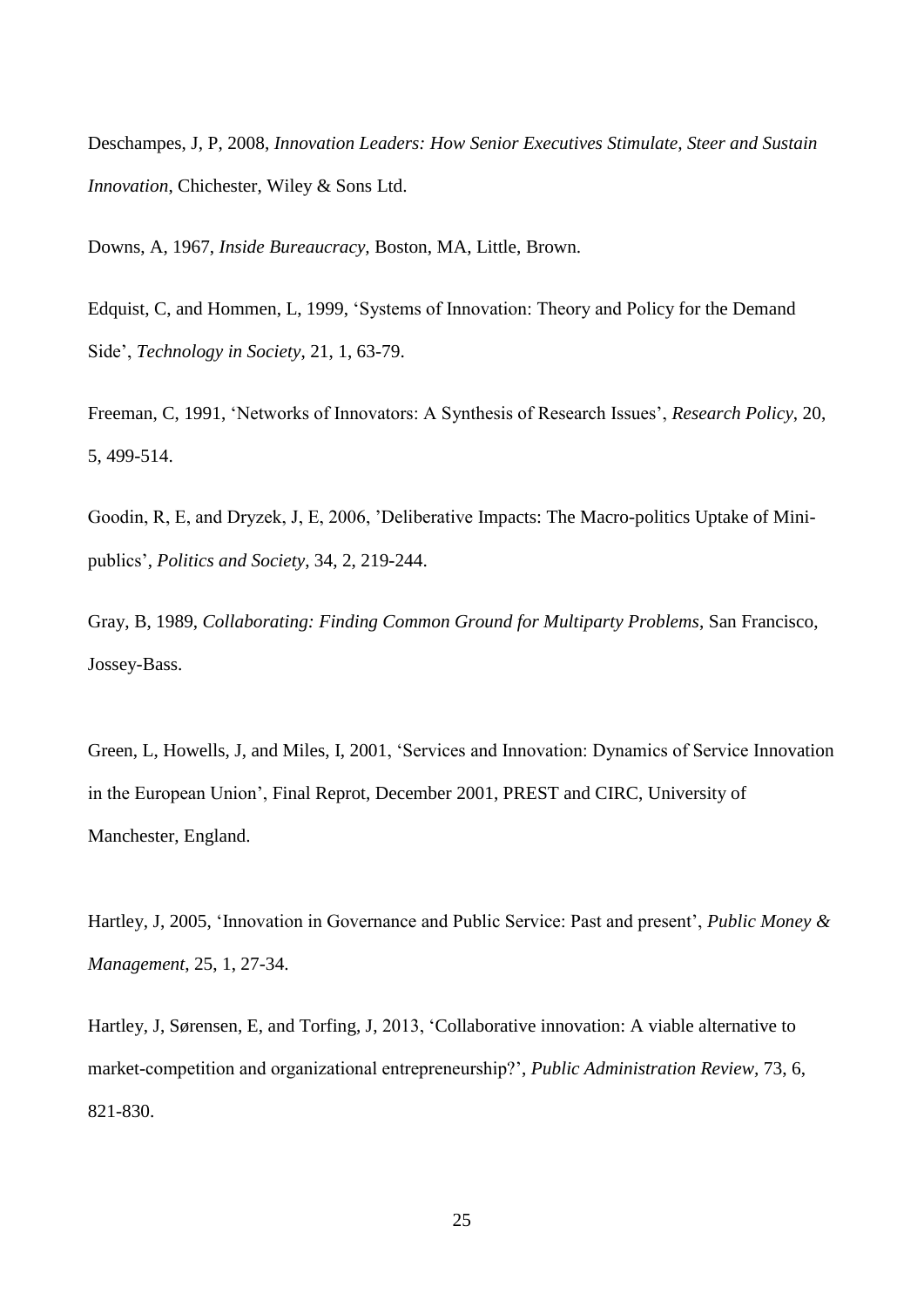Hersey, M, ed, 2014, *Guide to U.S. Political Parties*, Thousand Oaks, CQ Press.

Hood, C 1991, 'A Public Administration for all Seasons?', *Public Administration*, 69, 1, 1-19.

Hood, C. 1986, *The Tools of Government,* Chatham, Chatham House Publishers.

Howarth, D, and Torfing, J, 2005, eds, *Discourse Theory in European Politics,* London, Palgrave.

Jessop, B, 2004, *'*Multi-level Governance and Multi-level Metagovernance', In Bache, I, and Flinders, M, *Multi-Level Governance,* Oxford, University Press, 50-74.

Kingdon, J. W. 1984, *Agendas, Alternatives, and Public Policies,* Boston, MA, Little, Brown.

Kramer, R, M, and Tyler, T, R, eds, 1996*, Trust in organizations: Frontiers of theory and research*, Thousand Oaks, CA, Sage.

Lijphart, A. 1977, *Democracy in Plural Societies: A Comparative Exploration,* New Haven, Yale University Press.

Lindblom, C, 1965, *The Intelligence of Democracy*, New York, The Free Press.

March, J, G, and Olsen, J, P, 1989, *Rediscovering Institutions*, New York: The Free Press.

Mayo, D, G, and Hollander, R, D, eds, 1991, *Acceptable Evidence, Science and Values in Risk Management,* Oxford, Oxford University Press.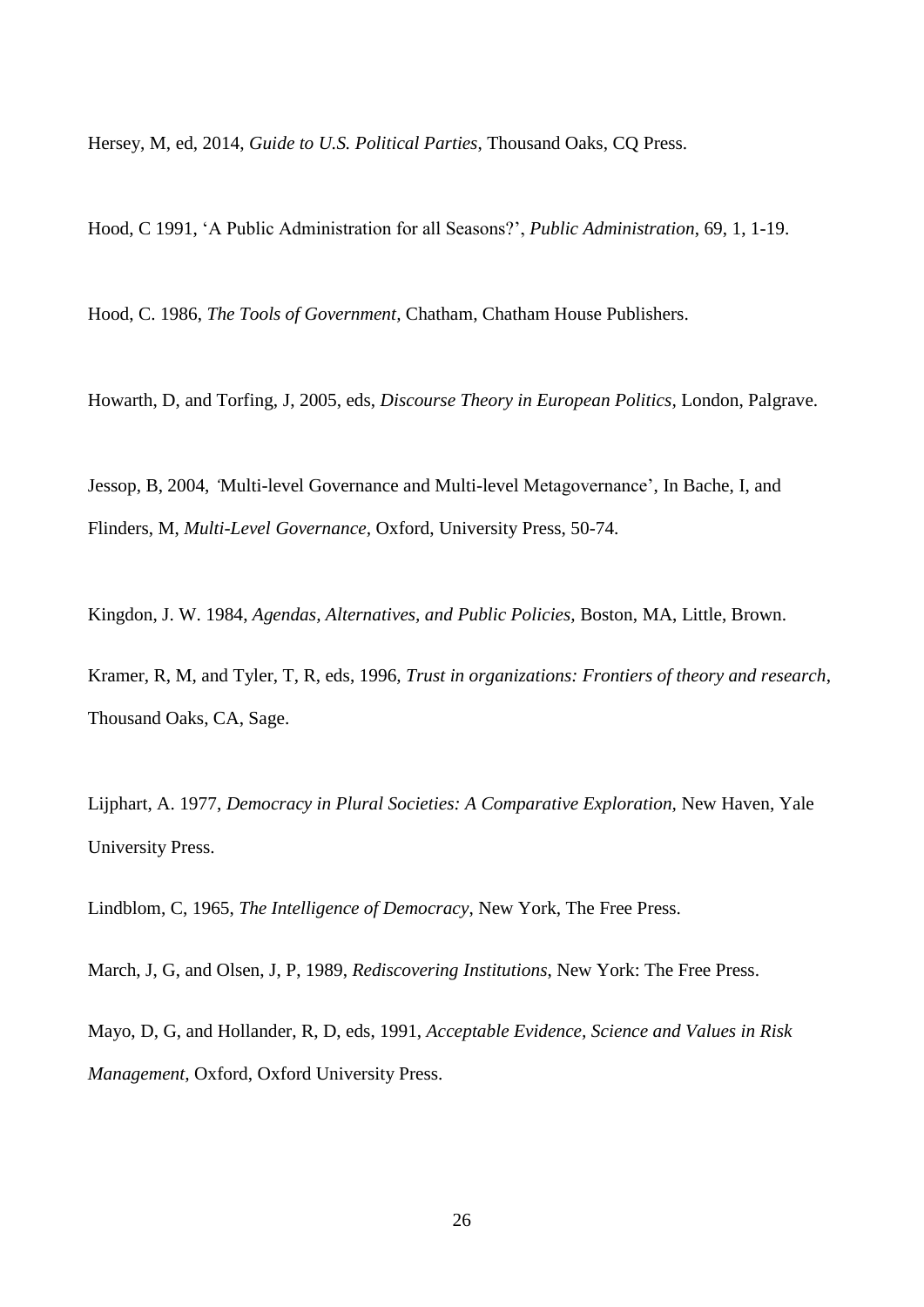Nambisan, S, 2008, *Transforming Government through Collaborative Innovation*, Washington, DC: Harvard Kennedy School of Government.

Nickell, S, 1996, 'Competition and Corporate Performance', *Journal of Political Economy*, 104, 724–746.

Norris, P, 2011, *Democratic Deficit: Critical Citizens Revisited*, New York, Cambridge University Press

Osborne, D, and Gaebler, T, 1993, *Reinventing Government: How the Entrepreneurial Spirit is Transforming the Public Sector*, Reading, MA, Addison-Wesley.

Osborne, S. (2010). *The New Public Governance?,* New York: Routledge.

Osborne, S, and Brown, K, 2005, *Managing Change and Innovation in Public Service Organizations*, London, Routledge.

Pierson, P, 2000, 'Increasing Returns, Path Dependence, and the Study of Politics', *American Political Science Review,* 94, 2, 251-267.

Polsby, N, W, 1984, *Political Innovation in America: The Politics of Policy Initiation,* New Haven, CT, Yale University Press.

Roberts, N, C, and Bradley, R, T, 1991, 'Stakeholder Collaboration and Innovation', *Journal of Applied Behavioural Science*, 27, 2, 209-227.

Roberts, N, C, and King, P, J, 1996, *Transforming Public Policy: Dynamics of Policy Entrepreneurship,* San Francisco, CA, Jossey-Bass.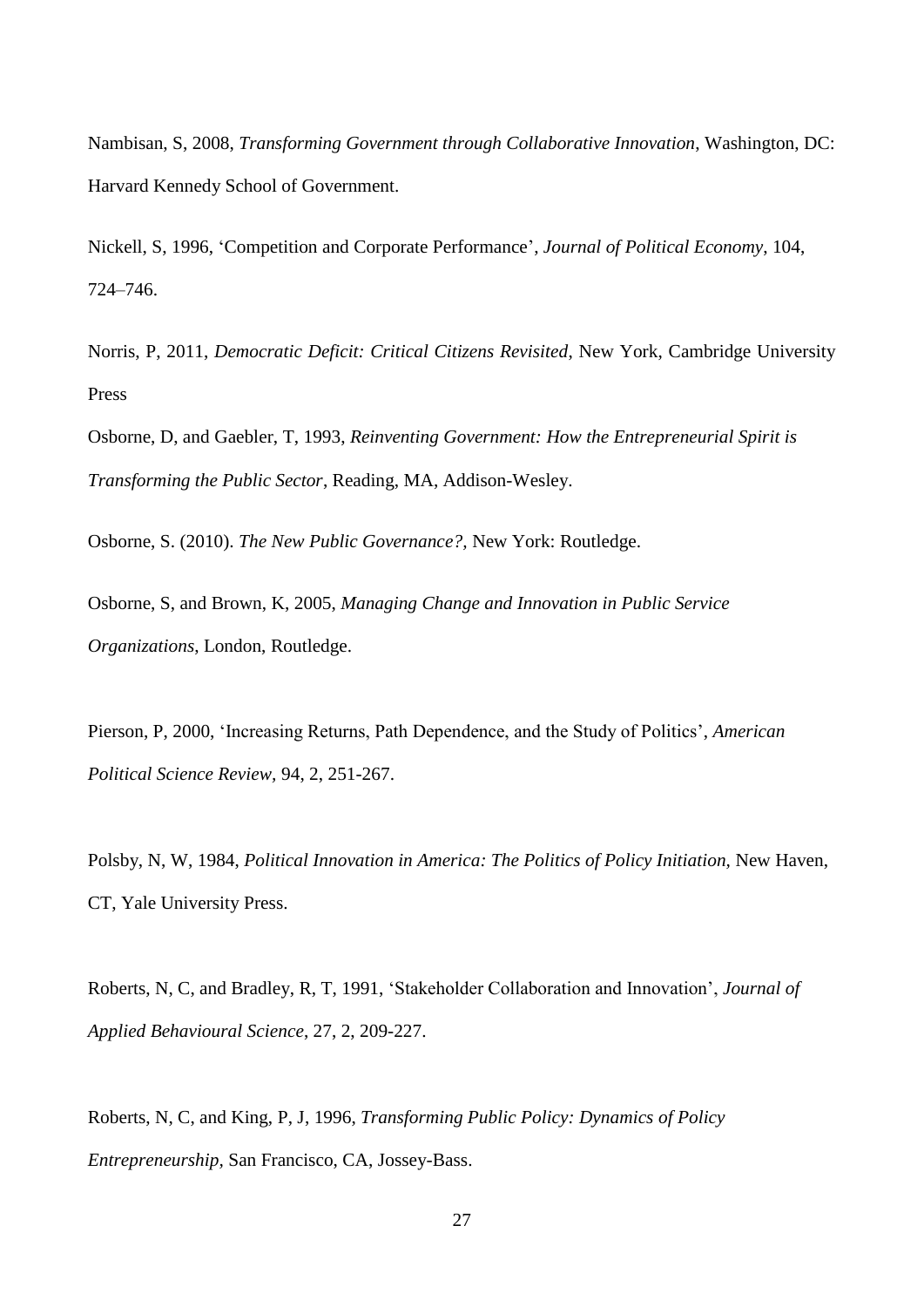Rogers, E, M, 1995, *Diffusion of Innovation,* New York, Free Press

Rowley, C, K, ed, 1987, *Democracy and Public Choice,* Oxford, UK, Basil Blackwell.

Sartori, G, 1987, *The Theory of Democracy Revisited*, Chatham, Chatham House Publishers, Inc.

Savigny, H, 2002, 'Public opinion, political communication and the internet', *Politics*, 22, 1, 1-8.

Schmitter, P,C, 1974, 'Still in the Century of Corporatism?', *The Review of Politics*, 36, 1, 85-131.

Schumpeter, J, 1946, *Economic Theory and Entrepreneurial History*, Cambridge, MA, Harvard University Press.

Sharpe, A, and Currie, I, 2008, *Competitive Intensity as Driver of Innovation and Productivity Growth: A Synthesis of the Literature,* Centre for the Study of Living Standards, Research Report no. 2008/3.

Shein, E, 1992, *Organizational Culture and Leadership: A Dynamic View*, San Francisco, CA, Jossey-Bass.

Smith, G, 2009, *Democratic Innovations*, Cambridge, Cambridge University Press.

Stoker, G, 2006, *Why Politics Matters: Making Democracy Work,* Basingstoke, Palgrave Macmillan.

Sørensen, E, 2006, 'Metagovernance the Changing Role of Politicians in Processes of Democratic Governance', *American Review of Public Administration,* 36, 1, 98-114.